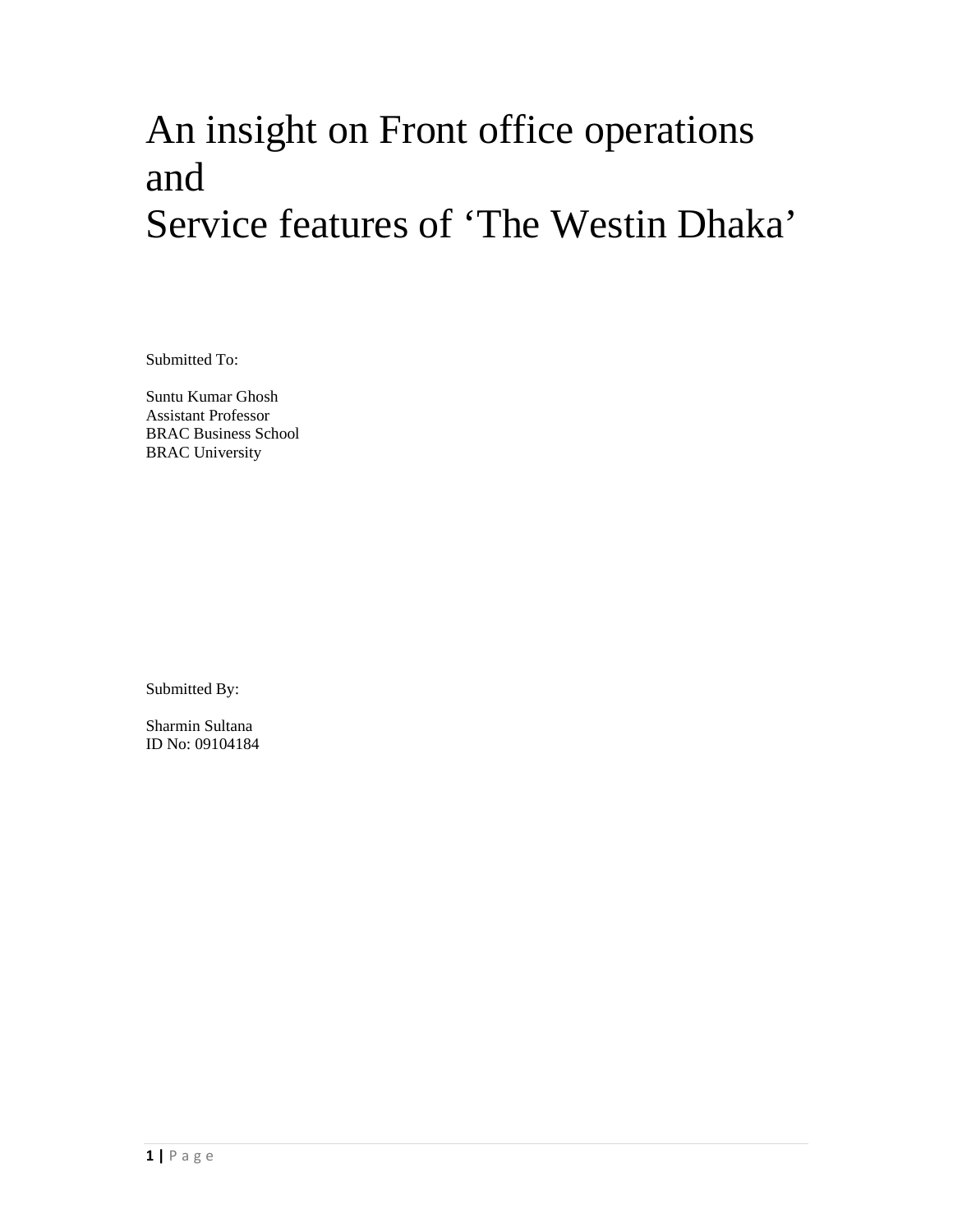## **LETTER OF TRANSMITTAL**

 $30<sup>th</sup>$  August, 2015 Suntu Kumar Ghosh Assistant Professor, BRAC Business School BRAC University.

Subject: Submission of internship report.

Dear Sir,

I am here by submitting my internship report on Front Office Operation and Service Features of 'the Westin Dhaka' which is a part of our BBA program curriculum. It is an honor and great pleasure for me to work under your active supervision.

 It is an extensive opportunity for me to work in The Westin Dhaka Limited as a trainee in Westin Experience Specialist (WES) desk under Front office division for four months under the supervision of Mr. Shubhashish Banarjee (Assistant Concierge and In charge of WES).This project provides me the opportunity to relate my academic knowledge with real life experience. First of all I learned about the organizational culture of the hospitality industry in Bangladesh. Secondly, the project gave me the opportunity to develop a network with the corporate environment.

I tried my level best to follow your guidelines in every aspect. I am thanking you cordially for your guidance during the preparation of this report.

I will be highly obliged and grateful if you are kind enough to receive this report and provide your valuable judgment. It would be my greatest pleasure if you find this report useful and informative to have an apparent perspective on the issue.

Sincerely yours,

Sharmin Sultana

ID: 09104184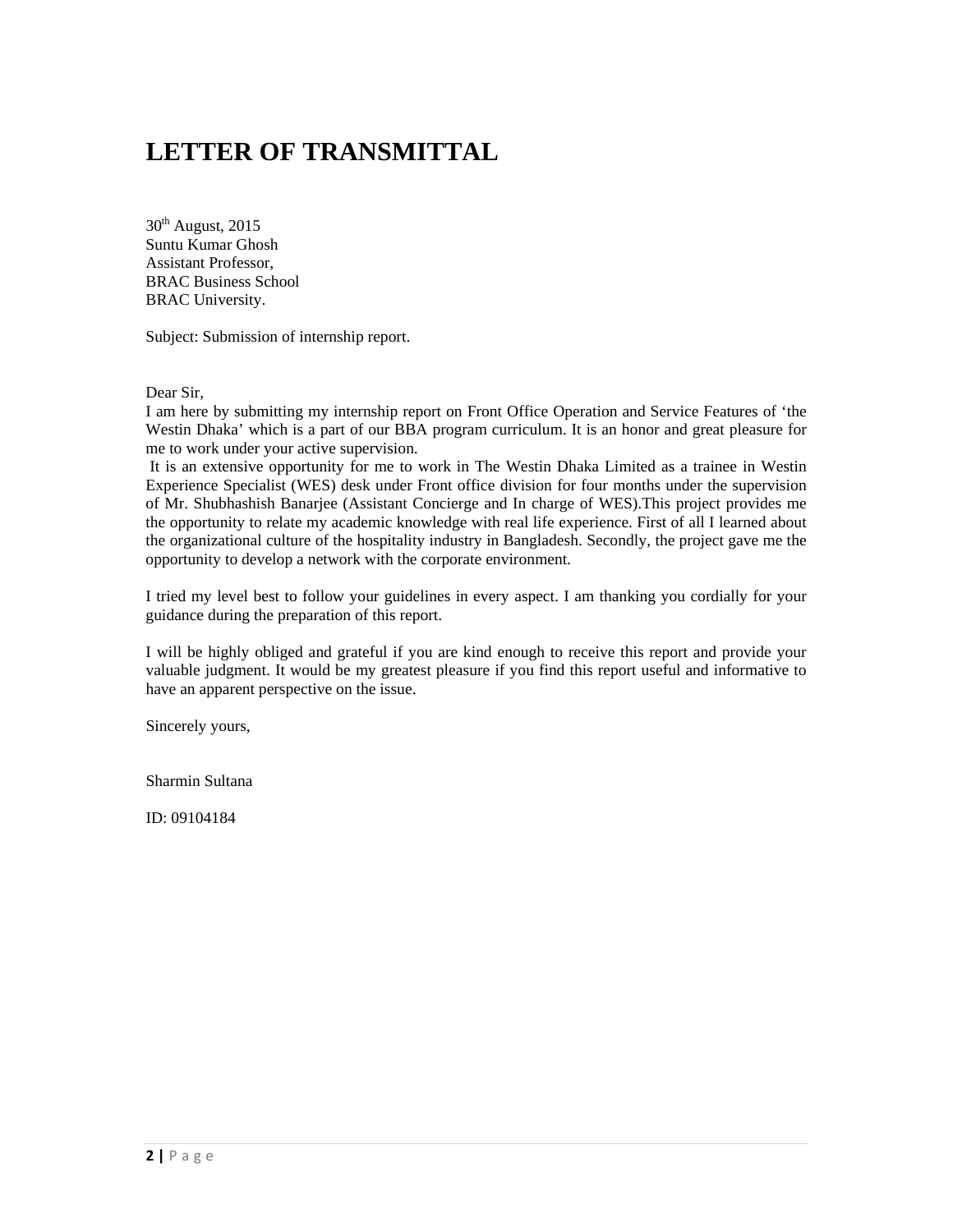## **DECLARATION**

I declare that this written submission is the representation of my ideas in my own words and where I have compiled and included others' ideas

Or words, I adequately cited and referenced the original sources. I also declare that Ihave adhered to all principles of academic honesty and integrity and have not misrepresented or fabricated or falsified any idea or data or fact or source in my submission. I understand that any violation of the above will be cause for disciplinary action by the University and can also evoke penal action from the sources which have thus not been properly cited or from whom proper permission has not been taken when needed.

Sharmin Sultana

(Id No: 11104102)

Date:  $30^{\text{th}}$ august, 2015

\_\_\_\_\_\_\_\_\_\_\_\_\_\_\_\_\_\_\_\_\_\_\_\_\_\_\_\_\_\_\_\_\_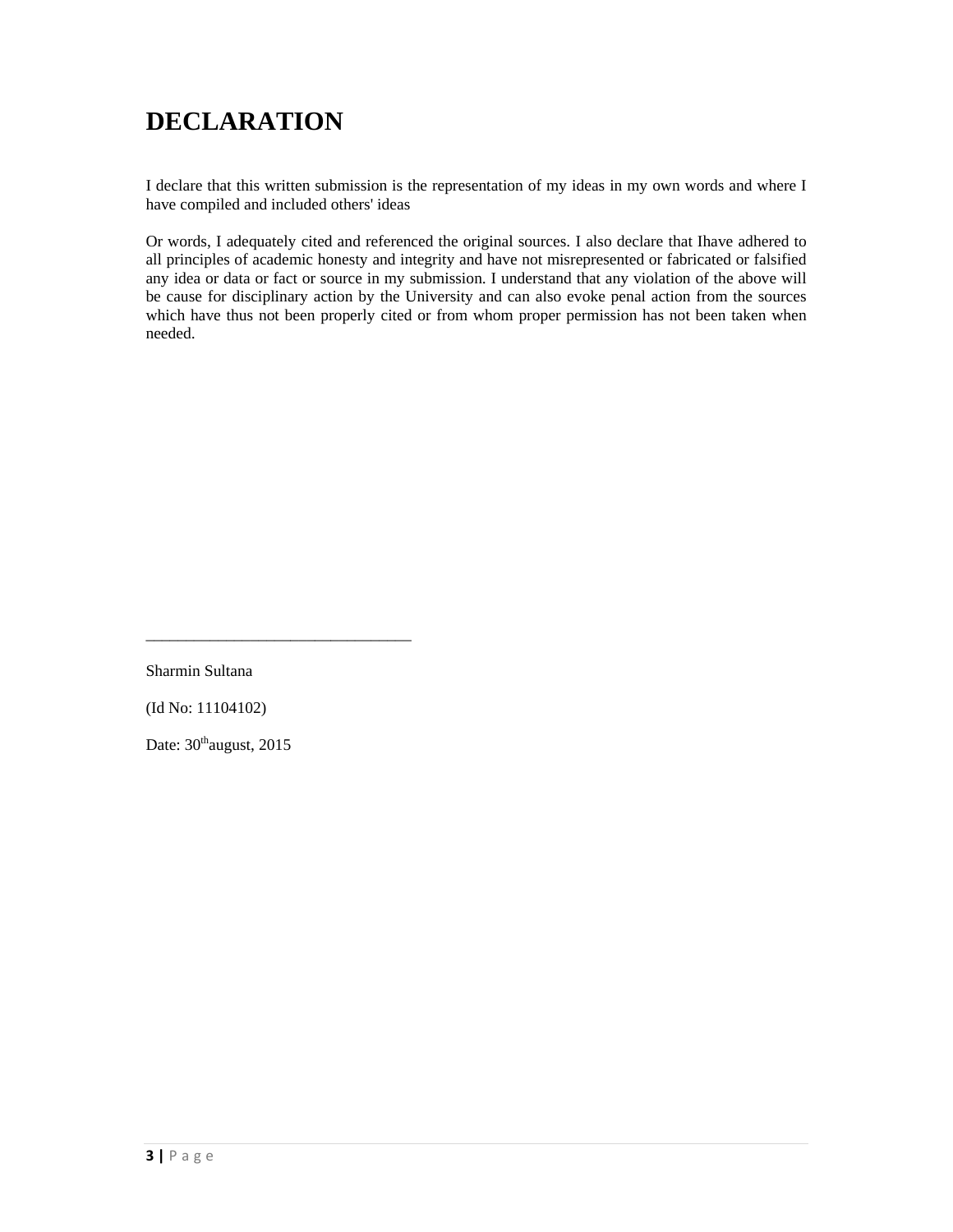## **ACKNOWLEDGEMENT**

First of all, I would like to thank and convey my deepest gratitude to the Almighty Allah (SWT). Then I would like to take the honor to thank my family, without whom I could not come so far. With their continuous encouragement and faith I am here today. Apart from my family there are lot of people who gave me support to complete my internship report and here I'm proudly acknowledging them.

A Big thanks and heartiest regards to my Advisor Mr. Suntu Kumar Ghosh, Assistant Professor of BRAC Business School, for his appropriate guidance, enthusiasm, encouragement, patience and time for me. His attention to every single detail has helped me to prepare and complete the report with accuracy. Also thanks to all of my Faculties for their guidance, suggestions and instructions throughout the six years of my graduation.

I also would like to thank my supervisor Mr. Ashik Sarwar, Trainee Manager, the Westin Dhaka for his kind advice, suggestions and faith in the entire internship period. Also I cordially thank Mr. Shubhashish Banarjee , In Charge of the WES for his supervision. Throughout the whole period he had believed me with many responsibilities which have increased my confidence and experience. I'm also delighted to be the part of entire Front Office Team for their enormous support and love. They had created such a friendly and learning environment for me that work never felt like load to me.

BRAC University Career Service Office needs to be recognized as they provided all kind of help whenever needed.

Lastly, I want to thank all my friends and colleagues who helped me with their love and inspiration. And Special thanks to Mahmuda Sultana & Sharmin Nawaz Chowdhury for their support to prepare the report. Their assistance helped me to complete my report smoothly.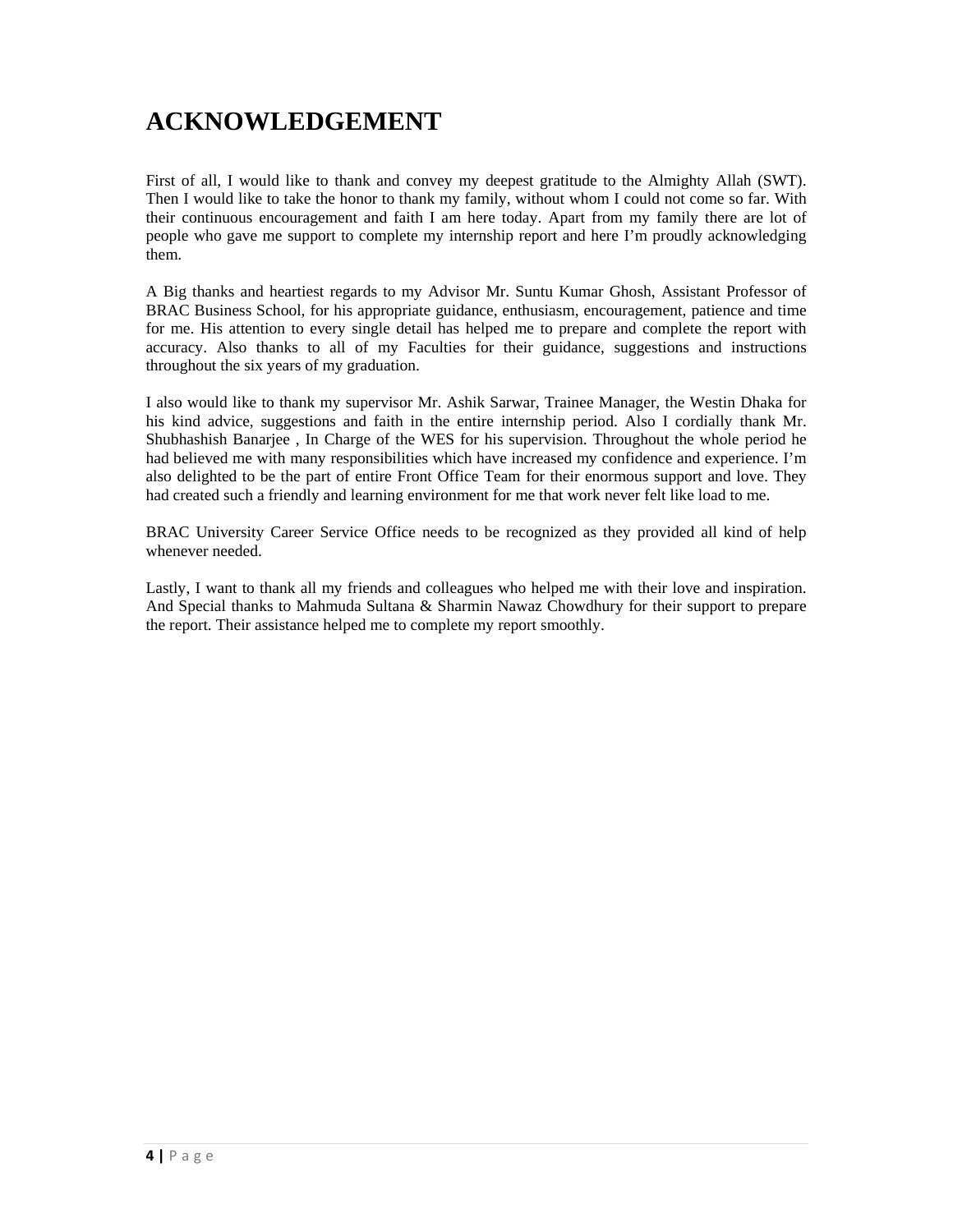## **EXECUTIVE SUMMARY**

The main objective of this report was to give an overview of the function of the front office team of The Westin Dhaka. This report has considered different aspect of The Westin Dhaka, particularly regarding the function on Westin Experience Specialist Desk. As I was mainly selected as a trainee in the Westin Experience specialist team which is a part of the front office management so my research topic about the report is "front office operations and service features of the Westin Dhaka.''

Initially I divided the entire report in three parts. In my First part I gave the introduction with the organizational overview which consists of with the company's profile, background, its vision and mission and a brief departmental overview. Second part is the main part where I have explained, company's principal and purpose, key services and products and the facilities. Third part is mainly the job responsibilities that I had to do while serving as a trainee in the Westin Experience Desk.

I gave the whole Idea about the front office operation, how it works, how we organize our task so that every guest leaves with a smile and a pleasant memory.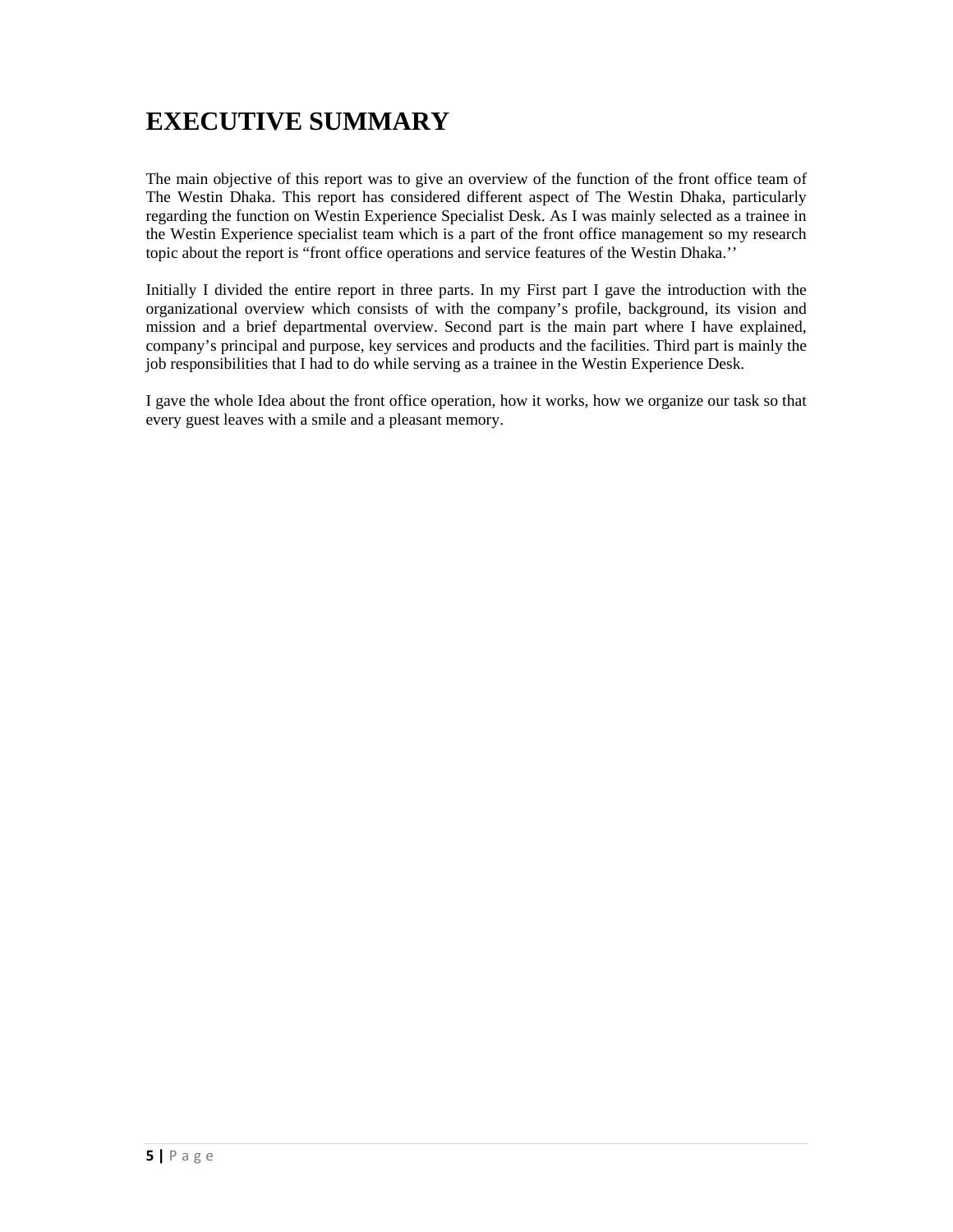## **TABLE OF CONTENTS**

| <b>Executive Summary</b>                   | 05 |
|--------------------------------------------|----|
| 1. About Westin Hotel & Resorts            | 07 |
| 1.1 Core values of Westin Hotel & Resort   | 09 |
| 1.2 Five human truth for Westin            | 10 |
| 1.3 Six pillars of Westin                  | 10 |
| 1.4 About the Westin Dhaka                 | 10 |
| 1.4.1 The Westin Dhaka Mission             | 11 |
| 1.4.2. Location Details                    | 11 |
| 1.4.3 Who's who? - The Westin              | 11 |
| 1.4.4. The Westin Dhaka                    | 12 |
| 1.5. Wings of the Westin Dhaka             | 12 |
| 2.0 Services & Facilities                  | 14 |
| 2.1 Restaurants & lounges                  | 14 |
| 2.2 SPG program                            | 15 |
| 3.0 Front office of Westin                 | 16 |
| 3.1 Wings of Front Office                  | 16 |
| 3.2 Hierarchy of Front office              | 19 |
| 3.3. Main function of Front Office         | 19 |
| 3.4 Function in terms of guest cycle       | 20 |
| 3.5 Additional function of Front Office    | 21 |
| 3.6 Activities of front office with guests | 21 |
| 3.7 Night Auditing                         | 21 |
| 3.8 Staffing                               | 22 |
| 3.9 Usage of PMS                           | 22 |
| 3.9.1 OPERA-overview                       | 23 |
| Duties as an intern                        | 27 |
| Findings                                   | 33 |
| Recommendations                            | 33 |
| Learning's                                 | 33 |
| Conclusion                                 | 33 |
| References                                 | 34 |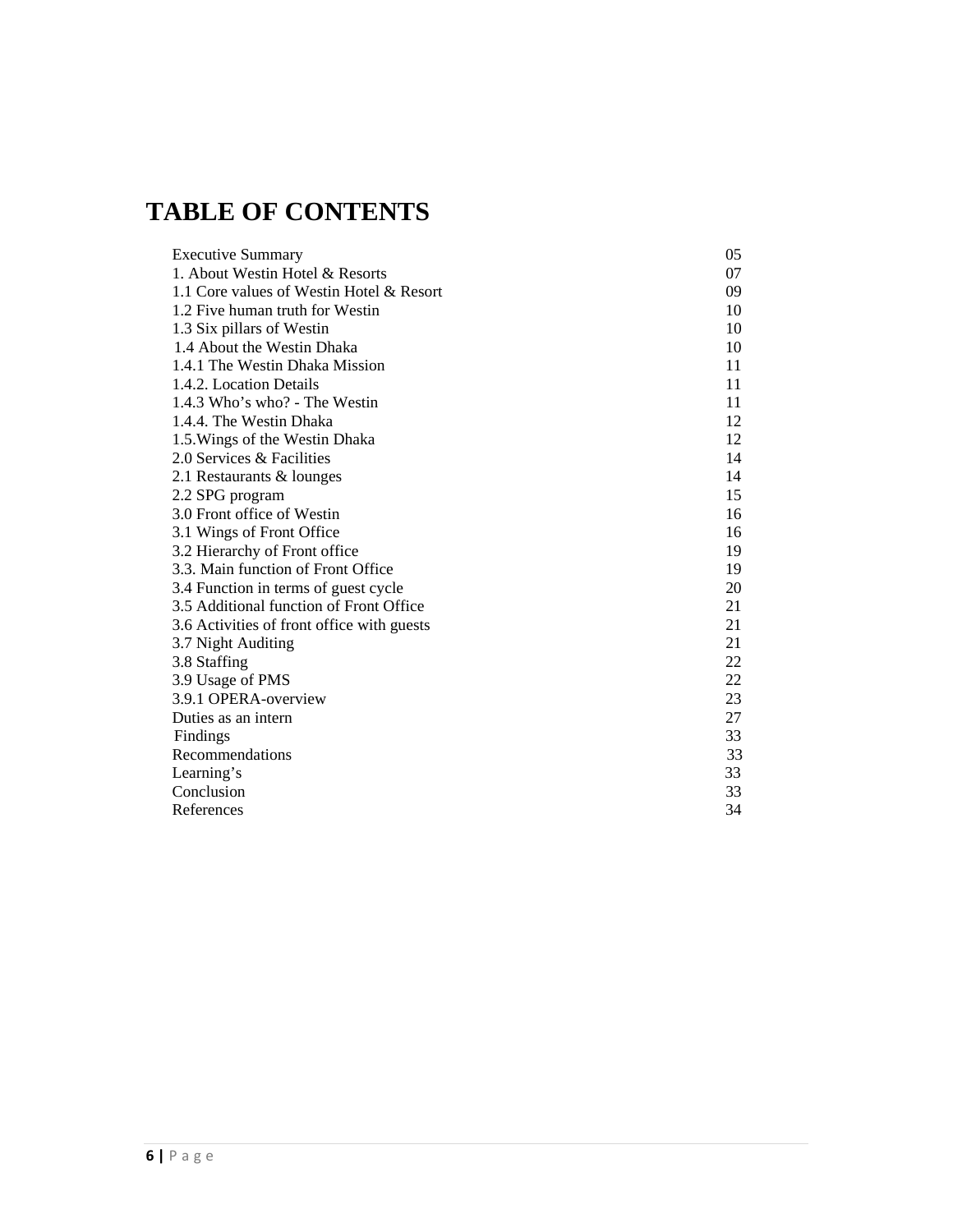## **1.0 About Westin Hotels and Resorts**

The Westin name graces more than 170 hotels and around 30 resorts in over 43 countries and continues to drive new ideas and innovative services across the hospitality industry. Below table shows Westin has made history with a succession of momentous "firsts" throughout the years:

| 1930 | As luck would have it, two hotel competitors found themselves having breakfast at the<br>same diner in Yakima, Washington. They struck up a conversation, formed an alliance<br>and Western Hotels was born.                                                                                                 |
|------|--------------------------------------------------------------------------------------------------------------------------------------------------------------------------------------------------------------------------------------------------------------------------------------------------------------|
| 1947 | The "Hotel type" reservations system is introduced, allowing Western to instantaneously<br>confirm guest reservations.                                                                                                                                                                                       |
| 1969 | Western Hotels is the first to offer 24-hour room service                                                                                                                                                                                                                                                    |
| 1980 | The company commemorates its 50th birthday by changing its name to Westin Hotels $\&$<br>Resorts.                                                                                                                                                                                                            |
| 1983 | Westin is the first major hotel to implement a comprehensive credit card reservation and<br>check-out system.                                                                                                                                                                                                |
| 1991 | Westin guests are offered personal voice-mail service $-$ a first in the hotel industry.                                                                                                                                                                                                                     |
| 1994 | "Westin Kids Club®," the first children's program serving infants, features a broad<br>range of services and facilities for all children under the age of thirteen.<br>"Service Express®," the first program of its kind is introduced, allowing guests to<br>request all hotel services with just one call. |
| 1999 | Westin proudly introduces The Heavenly Bed® and changes the industry paradigm of a<br>superior sleep experience.                                                                                                                                                                                             |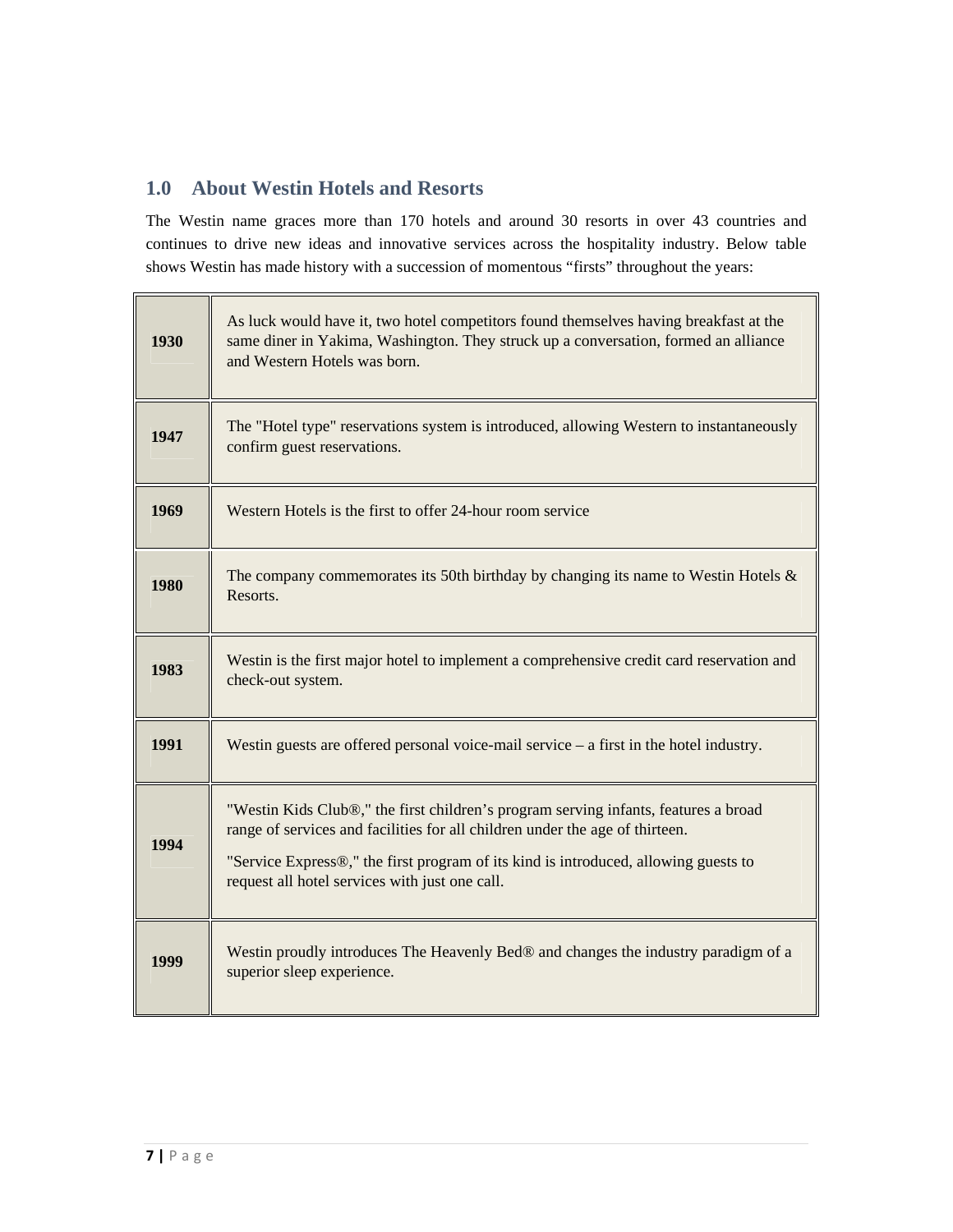| 2001 | The heavenly family of innovations grows with the Heavenly Bath® featuring dual<br>shower heads and more elbow room. In addition, Westin's Heavenly Bath includes spa<br>towels, custom bath amenities and Heavenly Shower Curtains and Egyptian cotton-<br>velour robes.<br>The Heavenly Crib® is created to surround babies in comfort and provide them with a<br>superior sleep experience.                                                                                                                                                                                                                                                                                                         |
|------|--------------------------------------------------------------------------------------------------------------------------------------------------------------------------------------------------------------------------------------------------------------------------------------------------------------------------------------------------------------------------------------------------------------------------------------------------------------------------------------------------------------------------------------------------------------------------------------------------------------------------------------------------------------------------------------------------------|
| 2003 | Westin Workout Fitness Studio <sup>®</sup> is introduced as the ideal solution for those dedicated<br>to keeping fit, even when they're away from home.                                                                                                                                                                                                                                                                                                                                                                                                                                                                                                                                                |
| 2005 | Westin celebrates its 84th anniversary providing guests with exceptional service and<br>memorable experiences around the world.                                                                                                                                                                                                                                                                                                                                                                                                                                                                                                                                                                        |
| 2006 | All Westin hotels and resorts across the U.S., Canada and Caribbean go smoke-free,<br>allowing our guests and associates to breathe easier. Westin adds sensory elements to its<br>arrival experience including signature scent, music, lighting and botanicals.<br>Westin is the first hotel to offer a signature Super Foods Rx menu on July 2006 to<br>energize the guest with an array of enticing that are considered the best for fighting<br>disease and enhancing health. Super foods are whole foods that are low in calories and<br>rich in antioxidants and nutrients. It includes specific fruits, vegetables, grains and<br>proteins that are known to improve well- being and longevity. |
| 2007 | Westin elevates the hotel spa experience with the introduction of heavenly spa by<br>Westin TM as well as in-room spa services.                                                                                                                                                                                                                                                                                                                                                                                                                                                                                                                                                                        |
| 2008 | Westin adds Super Foods Rx TM items to its breakfast menu to help guests be their best<br>on the road.<br>Westin partners with United Airlines to bring Heavenly bedding to select flights and<br>open Renewal Lounges in select United Red Carpet Club® locations.                                                                                                                                                                                                                                                                                                                                                                                                                                    |

## **1.1 Core Values of Westin Hotels and Resorts**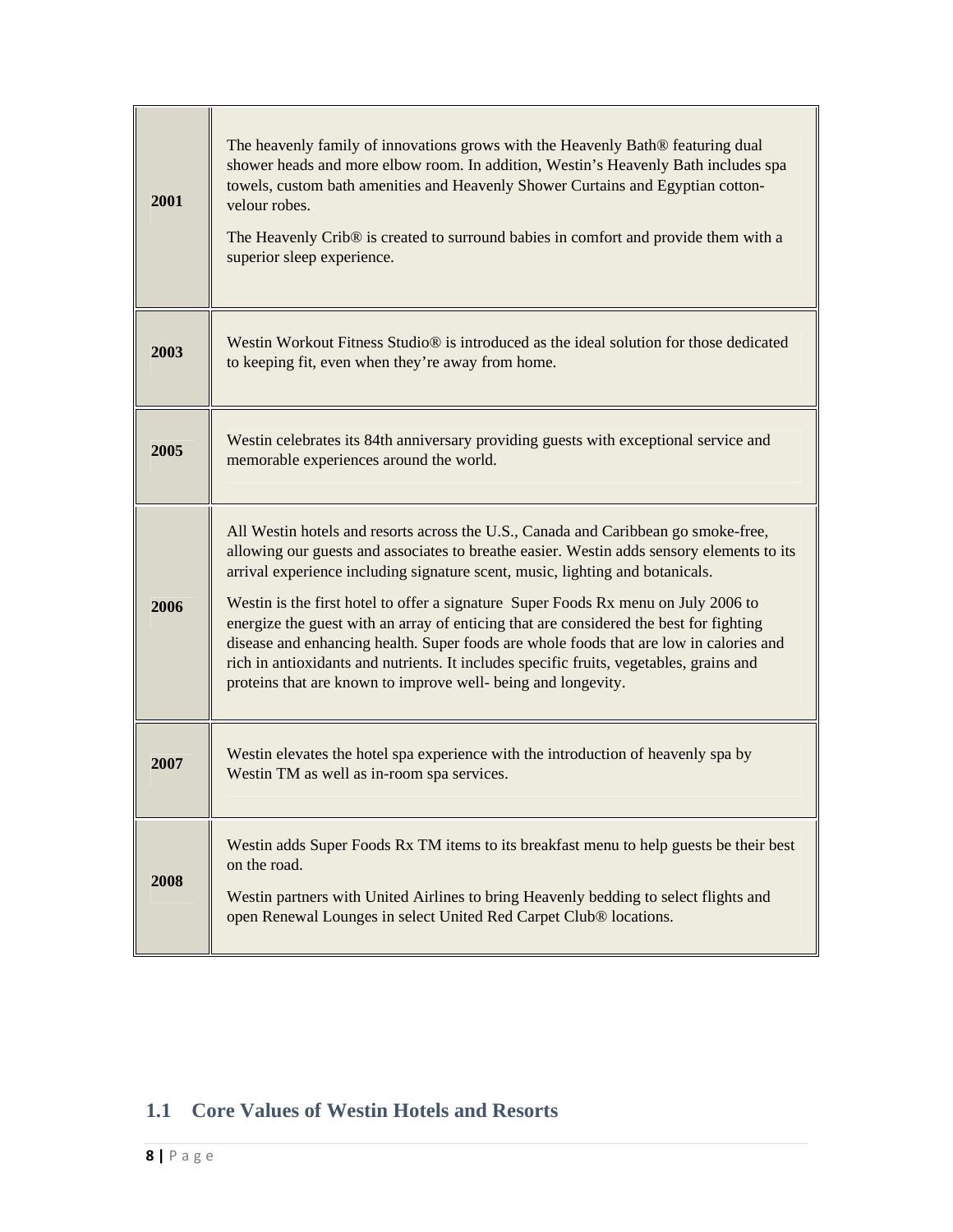

#### **1. Personal**

Westin associate are passionate that every reservation is an opportunity to meet the unique needs of guests on a personal level. They are empathetic, empowered, professional and unobtrusive. They go out of their way to provide personal touches and personalized services to 'surprise and delight' every guest.

#### **2. Instinctive**

Westin not only reacts, but proactively anticipates guests' needs. Our culture inspires associates to unleash their own intelligence and personal judgment to engage with guests at a high level. We intuitively and proactively make every guest feel special.

#### **3. Renewal**

Recognizing the rigors of the road, Westin becomes a retreat offering a full spectrum of products and services that provide everything from tranquility to rejuvenation. Whether alone or with others, guest appreciates the array of services and special touches help restore the body, expand the mind and elevate the spirit. This gives them a sense of control so they leave not only rested, but also renewed and enriched.

## **1.2 Five Human Truths for Westin Hotels and Resorts**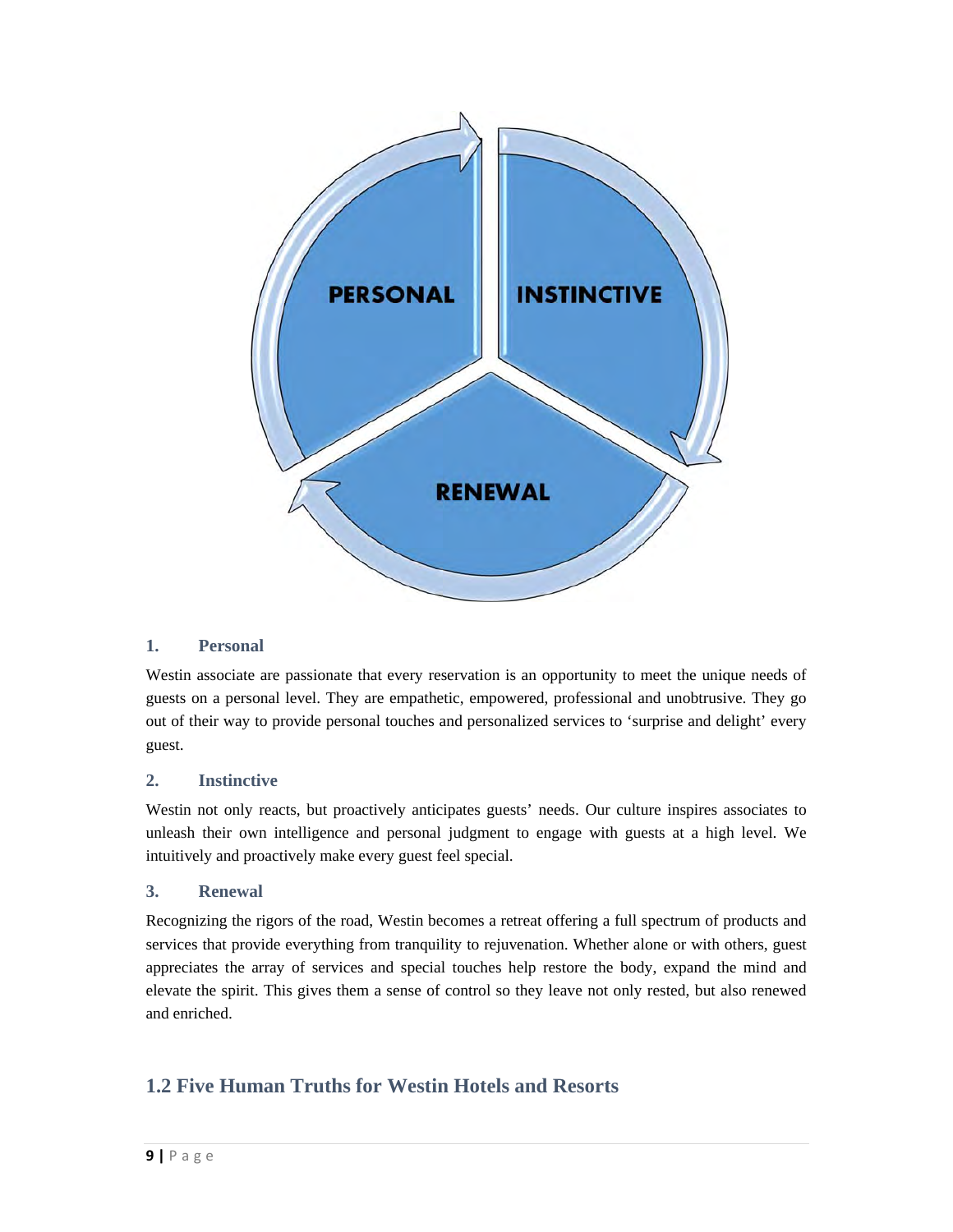

## **1.3 Six Pillars of Westin Hotels and Resorts**

| <b>Sleep Well (Heavenly Bed):</b>                    | <b>Eat Well (Super Food)</b>       | <b>Move Well (Run Westin</b><br>Program) |
|------------------------------------------------------|------------------------------------|------------------------------------------|
| <b>Feel Well (Music, Color,</b><br><b>Fragrant</b> ) | <b>Work Well (Business Center)</b> | <b>Play Well (Workout)</b>               |

## **1.4 About the Westin Dhaka**

The Westin Dhaka started its journey on 20th June, 2007. Uniquely designed and comfortably appointed, The Westin Dhaka is a five-star hotel, conveniently located within the prime diplomatic and commercial zone of Gulshan, Dhaka, Bangladesh.

Relax, revive, and experience renewal at The Westin Dhaka, steps from renowned shopping malls, foreign missions, restaurant, art, private clubs, and multinationals. The embassies, high commissions, multinationals offices, and shopping malls are within easy walking distance. The hotel is also only 8 kilometers from Zia International Airport.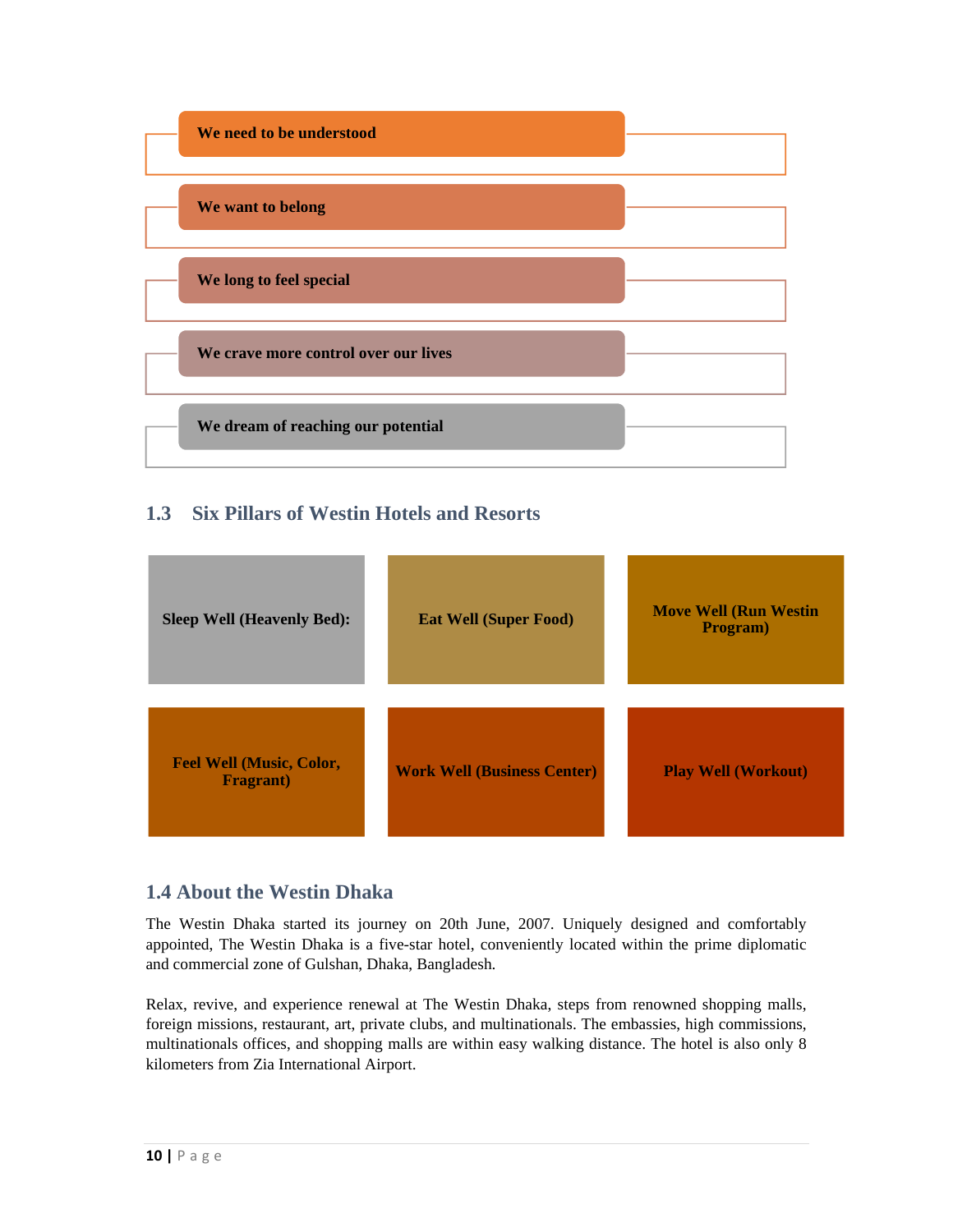All 235 beautiful guest rooms, including 23 suites and a Presidential Suite, feature the worldrenowned Westin Heavenly Bed® in addition to state-of-the-art workstations with telephones, fourfixture bathrooms, High Speed Internet Access, and plasma TV with satellite channels.

The Executive Club floor offers the grandeur of Westin service standards with complimentary breakfast, afternoon tea, and evening cocktails.

The Westin Dhaka offers five contemporary meeting and conference venues including The Westin Grand Ballroom with LED lighting effects and projections. From a fully serviced business centre to our health and fitness centre featuring the Westin WORKOUT Fitness Studio®, it fulfills the requirements of modern travelers. Find unique culinary experiences at numerous restaurants. Dishes are created with the freshest of ingredients, including preparations from live cooking stations.

The Westin Dhaka ensures that guest will leave in the hotel rested, energized, enriched, and renewed. *Westin Slogan: "For a better you".* 

## **1.4.1 The Westin Dhaka Mission Statement**

*"Westin Dhaka will exceed customer expectations and service, quality and value maintaining a safe and clean environment honoring the dignity of all associates contributing to the community and ensuring maximum return to the owners."* 

## **1.4.2 Location Details**

**Address**: Plot 1, cwn (b), road 45 Main Gulshan Avenue, Gulshan 2 Dhaka – 1212, Bangladesh. **Location**: located in prime diplomatic & commercial zone;8 Km from Zia Int'l airport **Owner**: Unique Hotel & Resorts Limited **Total land area**: 1,600 sq.m (17,325 sq.ft). **Total Floor area:** 32000 sq.m (344600 sq.ft)

## **1.4.3 Who's who? — The Westin Dhaka**

| <b>General Manager</b>         | : Mr. Daniel Jamal Muhor    |  |
|--------------------------------|-----------------------------|--|
| Director of Sales              | : Mr. Amit Paul             |  |
| Asst. Sales & Catering Manager | : Mr. Arif Ahmed            |  |
| Asst. Executive housekeeper    | : Mr. Mosharraf Hossain     |  |
| Front Office Manager           | : Mr. Md. Shakawath Hossain |  |
| Human Resource Manager         | : Mr. Mainul Hossain Khan   |  |
| <b>Finance Controller</b>      | : Mr. Francise Gomes        |  |
| Dir. Of Revenue Management     | : Mr. Jan E Alam Shawon     |  |
| Food & Beverage Manager        | : Mr. Shubobroto Maitra     |  |
| Chief Security Officer         | : Lt. Cornel ATMA Matin     |  |

## **1.4.4 The Westin Dhaka at a Glance**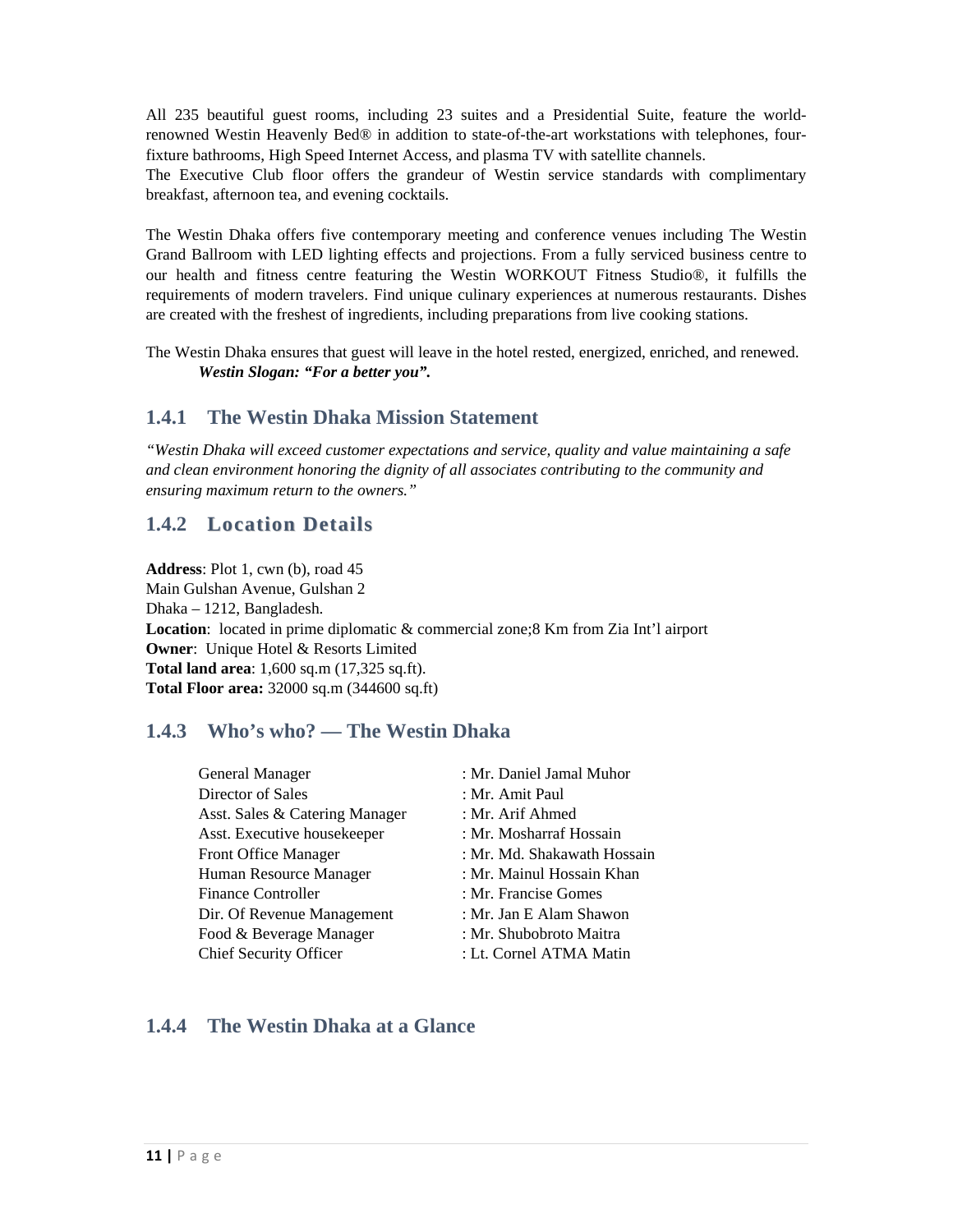

### **c. Sales and Marketing**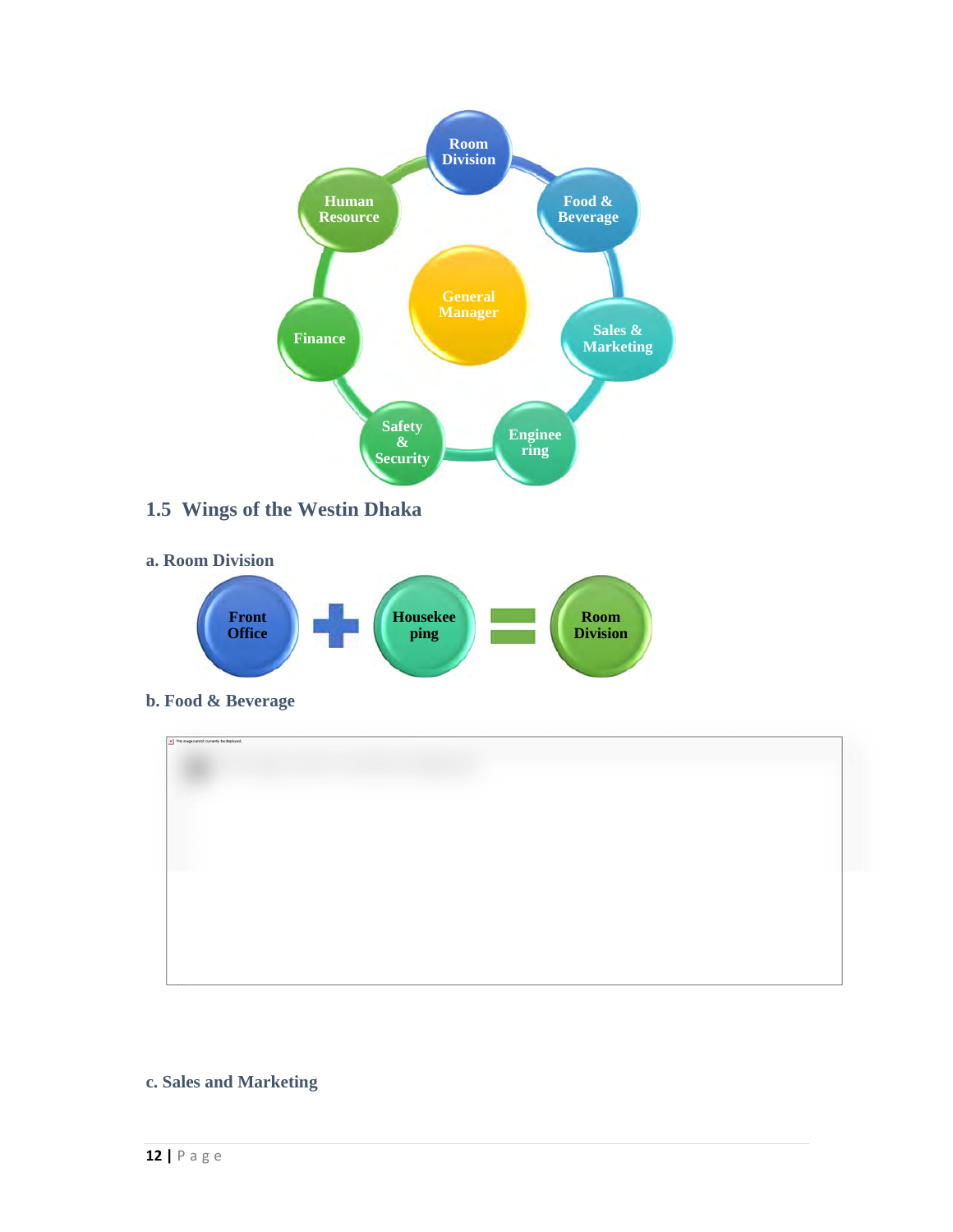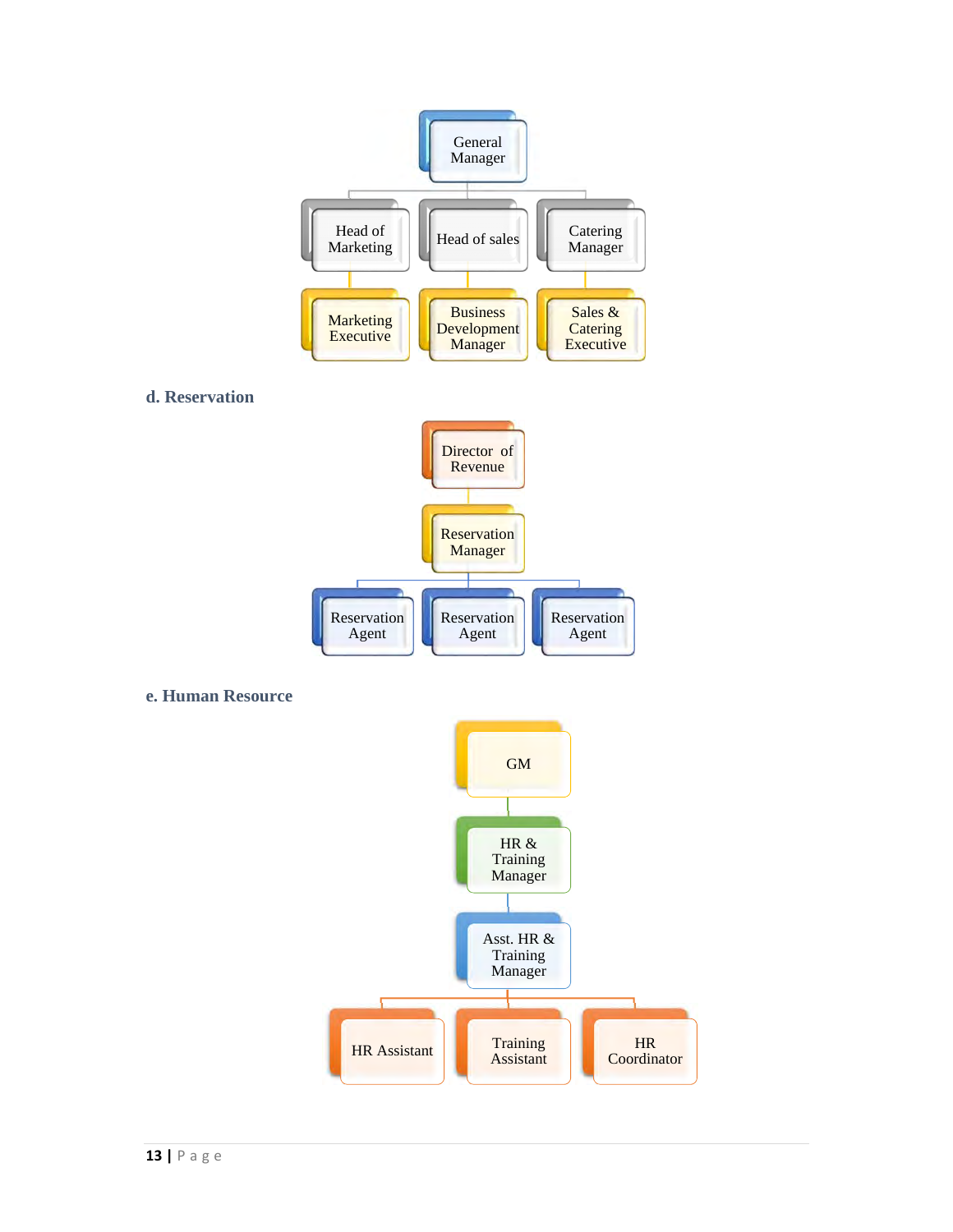#### **h. Finance**



## **2.0 Services and Facilities of the Westin Dhaka**

As a five star hotel, The Westin Dhaka provides a lot of services and facilities to meet the guest's need while maintaining the brand standard of Westin Hotels and Resorts. Major services provided by the property are room services, business, internet, mail, meeting, dining, catering, transport, recreation, entertainment. In this chapter of report all the services that are available in The Westin Dhaka are going to be discussed.

## **2.1 Restaurants and Lounges**

.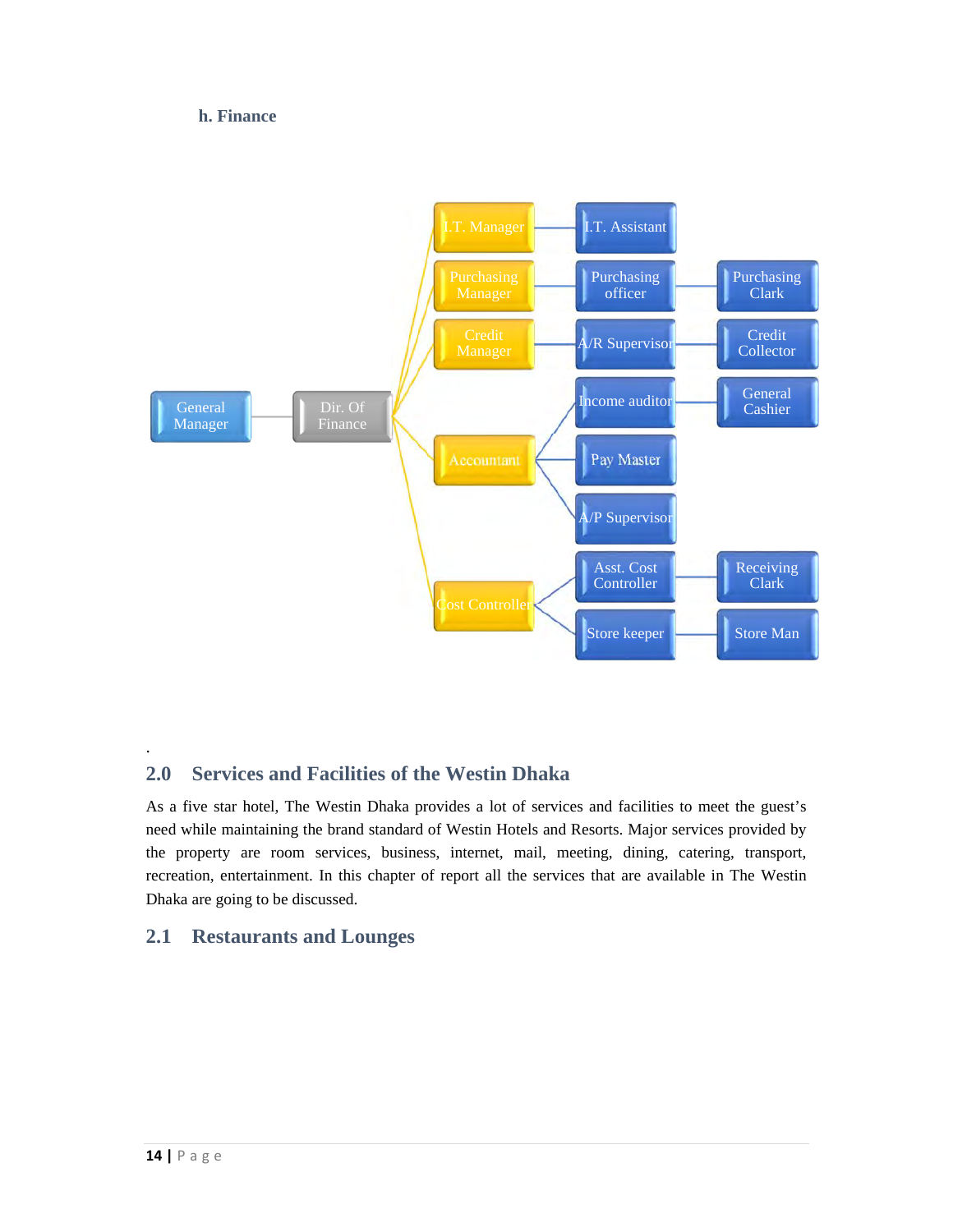

## **2.2 Starwood Preferred Guest (SPG) Program**

A guest loyalty program runs by 'Starwood Hotels and Resorts' all over the world which ensures more benefits to the guest as well as more benefits to the company. SPG program is the 9 times Winner of Freddie Awards for Best Frequent Traveler Program in the world! The membership levels are:



Starwood preferred guest gets the following benefits according to his/her membership level. Those benefits vary according to the membership level. Benefits of main three levels are as follows:

#### **SPG Preferred Member "A" Benefits:**

The preferred Guest level is the entry point where the majority of memberships originated. There are no minimum requirements for Preferred Guest membership, and the enrollment is free.

- **1.** Earn **two Starpoints** for every eligible U.S. dollar spent, including restaurant and room service charges, in-room movies and more.
- **2.** Star point redemption options, including **Free Night awards** without blackout dates, Award Flights and much more- starting at just 2000 star points.
- 3. **Members- only offer** so you can on luxurious getaways and quickly earn bonus Starpoints for your stays.



4. **Rewards you can count on –** Your Starpoints never expire as long as you show.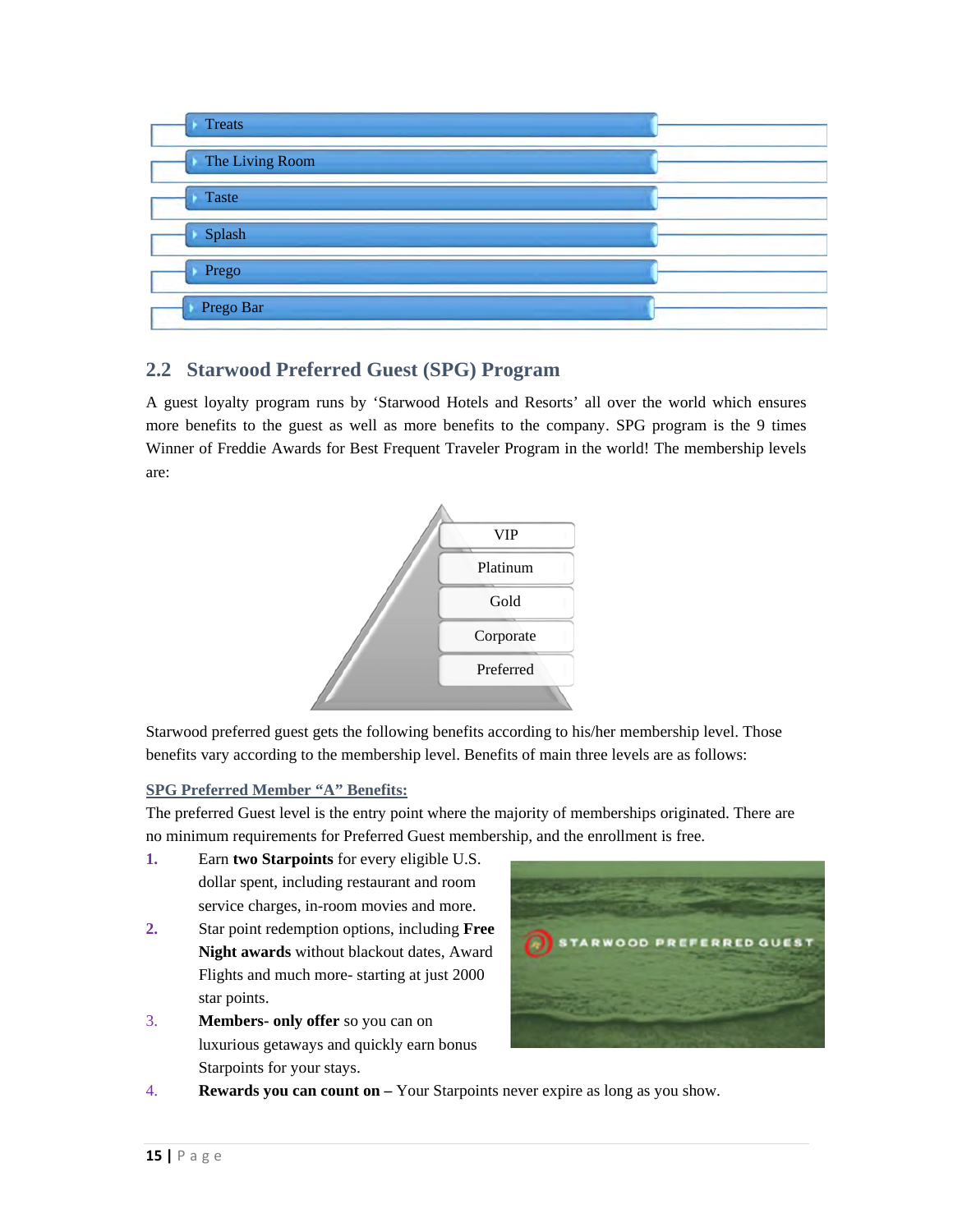#### **SPG Gold Member "G" Benefits:**

Gold status is reached after completing 10-24 eligible stays or 25-49 eligible nights in a calendar year. Eligible paid stays and nights and award redemption stays and nights count toward elite status earning. As a gold member, you will receive all the benefits of preferred, plus much more:

- 1. **Three Star points** for every eligible U.S. dollar spent a 50% bonus over base-level membership.
- 2. **4 p.m. late checkout**, so you can sleep in, relax by the pool or see more of the local area you are visiting.
- 3. **An enhanced room** at check-in , when available.
- 4. **Special elite customer service telephone line** (available in most countries).
- 5. **New!** Your choice of a welcome gift with each stay. Choose from bonus 250 star points,



complimentary in-room Internet access or a complimentary beverage.

#### **SPG Platinum Member (P) Benefits:**

Our highest level, Platinum, is reached after completing **25+ eligible stays or 50+ eligible nights** in a calendar year. Eligible paid stays and nights and Award redemption stays and nights count toward elite status earning. As a platinum member, you will receive all the benefits of preferred, plus much more:

- **1. 3 star points** per eligible US dollar spent a 50% bonus over the preferred level.
- **2. Upgrades** to best available room at check-in, including standard Suites.
- **3.** Your choice of a **Welcome gift** with each stay. Choose **anyone** from bonus 500 Star points, **Continental breakfast (New option!)** or local amenities. Club – and Executivelevel privileges where available. Complimentary in-room Internet access.



- 4. **4 p.m. late checkout,** so you can sleep in, relax by the pool or see more of the local area you are visiting.
- 5. Access to Hotel's Health Club / Gym where available.
- 6. Guaranteed room availability when your room is booked by  $3 \text{ p.m.}, 72+ \text{hours prior to arrival.}$
- 7. **Our signature platinum Concierge service** at 888-625-4991- always one call away to help you arrange just about anything regarding your visit. Its service tailored to your needs.
- 8. One hour meeting room
- 9. Happy hour(1700 hours-1900 hours)
- 10. Complimentary local phone calls, fax,04 pieces of laundry( except dry cleaning) & shoe shine
- 11. Wakeup tea and coffee with newspaper.

## **3.0 Front Office of the Westin Dhaka**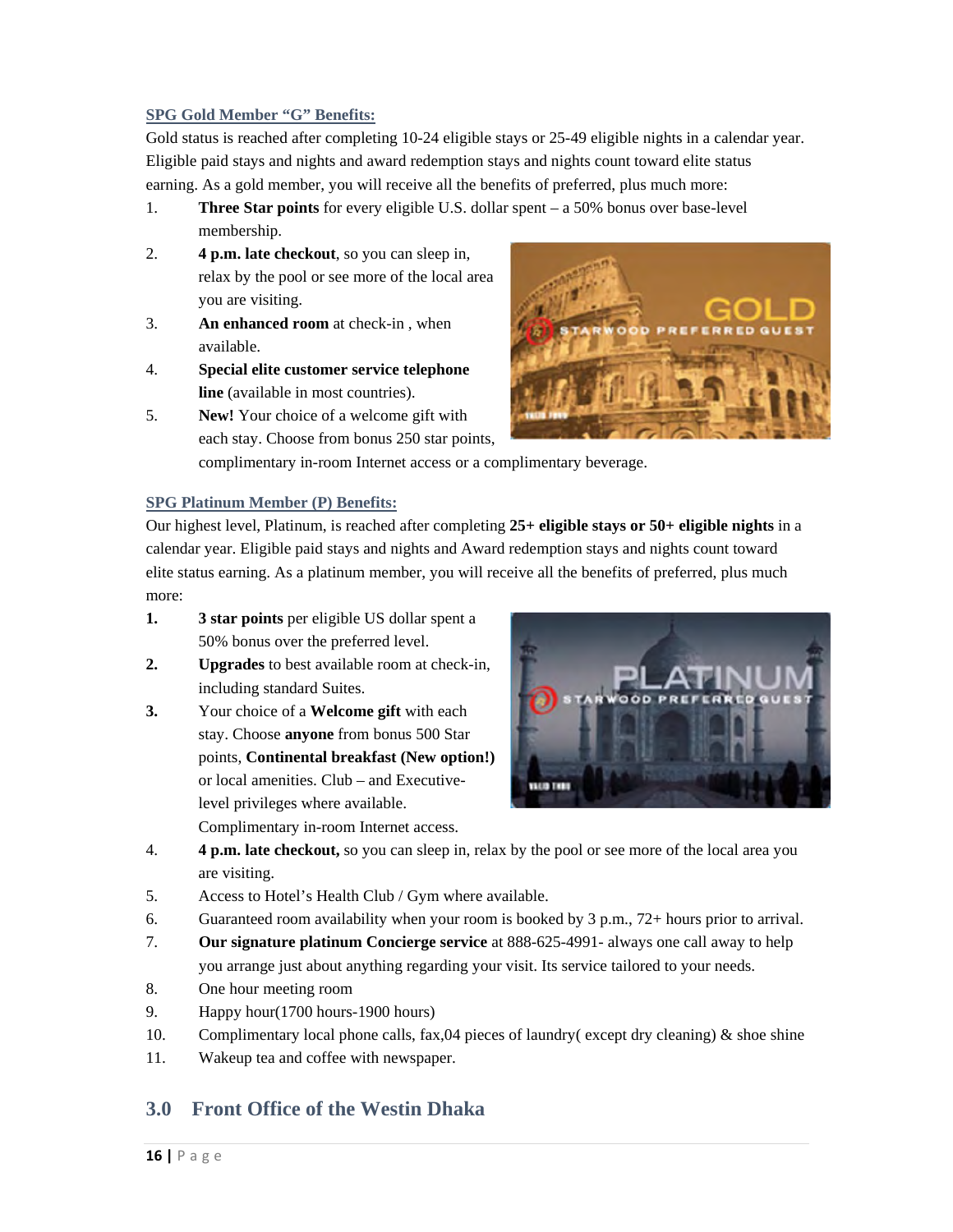A hotel generally runs based on the smooth functioning of front office which on the other hand is connected with the proper functioning of some departments. In other words front office is the circulating point of two important functions, which set motion of the whole property. One is effective communication with guests, employees and other departments of the hotel and the other is accounting (the procedure involving charges of registered and non-registered guests). In consideration of the above, it can be said that front office preserves all kinds of information as well as regulates all kinds of performance of the hotel as a central system. So in that view front office is the nerve center of a hotel.



Front office of The Westin Dhaka consists of several parts, like:

## **3.1 Wings of the Front Office**

#### **a. Front Desk**

After processing a reservation properly by the reservation section the next activity is at front desk. Here the front desk welcomes the guest and assigned that room after registration formal. Reception controls the room key, mail and message, credit limit, collecting payment from guest, checking out.

#### **b. Concierge**

It is a uniformed service. Concierge desk in The Westin Dhaka is mainly responsible for the following tasks:

- 1. Handle arrival luggage.
- 2. Handle departure luggage.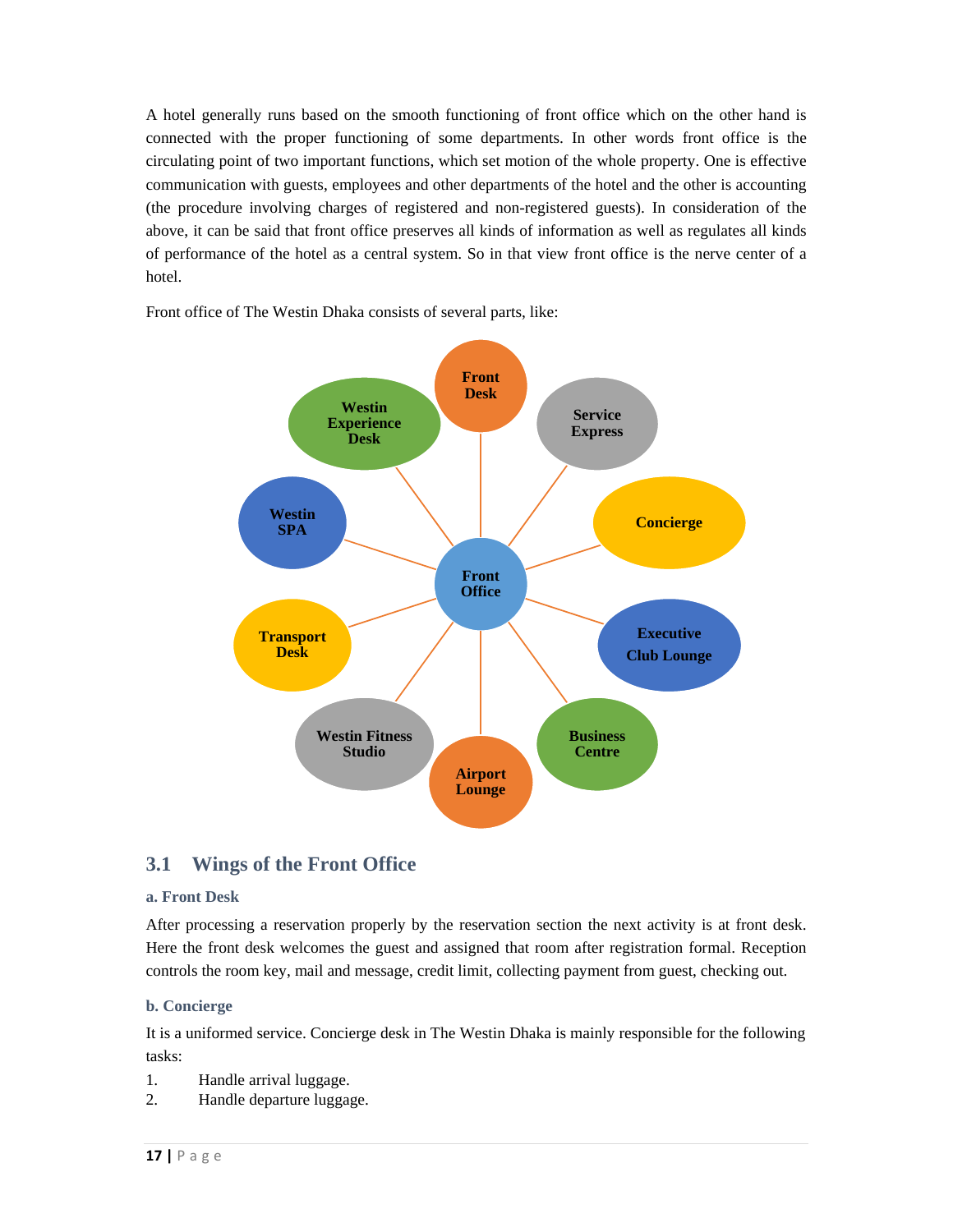- 3. Manage luggage store.
- 4. Handle incoming and outgoing parcels and messages.
- 5. Handle lost luggage.
- 6. Endeavor guests with proper information according to their need.
- 7. Distribution the newspaper to the occupied room at night shift.
- 8. Endeavor the transport associate about the guest's car booking.

#### **c. Service Express-***'one call does it all'*

Service express is the telephone based command centre of the Westin Dhaka. Most of the guest service will be done through service express. The service express associates are multi skilled and the most efficient as they need to work with all the department of the hotel and need to know everything about the hotel and the surrounding to provide all guest requirements. It is the one point of contact for the guest for any service and information. Provide the guests with a personalized service team responsible for expediting their requests for service, no matter what the request just dial '0', they will do rest of the thing.

#### **d. Executive Club Lounge**

The Club Floor Lounge on the  $21<sup>st</sup>$  floor offers unparalleled luxury with an inviting, intimate atmosphere where all your needs will be taken care of by dedicated attendants. This private lounge has designed with only one purpose in mind – to offer guest a luxurious oasis of peace and relaxation. Executive Club Lounge Benefits:

- 1. Complimentary Continental Breakfast from 07:00 A.M.-10:00 A.M.
- 2. Complimentary Tea/Coffee with Assorted Cookies
- 3. Complimentary Snacks during Lunch Time.
- 4. Complimentary Hors D'oeuvres and Cocktails from 05:30 P.M.-07:30 P.M.
- 5. A Variety of Intl. & Local Newspaper & Magazines.
- 6. Complimentary Local Telephone Calls and Facsimile.
- 7. E-Mail & Internet Services Facilities.

#### Executive Club Room Benefits:

- 1. Wake up tea/coffee with daily English newspaper.
- 2. complimentary laundry & shoe shine
- 3. late checkout till 04:00 pm
- 4. Fruit basket.
- 5. Complimentary tea/coffee making facilities in the room.

#### **e. Airport/ Transportation Desk**

The Westin Dhaka is one of the busiest hotel in the Dhaka city, lots of guests are checking in as well as checking out each and every day, who need the transportation facilities. This part of the hotel caters to their needs. According to the brand standard, The Westin Dhaka maintains shuttle service as well as some other personalized service like sedan car service.

#### **f. Westin Workout- the Fitness Studio**

The Westin Workout has been introduced is 2003 as it's a brand standard. There are two types of workout can be found in The Westin Dhaka: female workout, unisex workout. It is located in level 4 along with the swimming pool in level 5 and its operation hours: 6am to 10pm.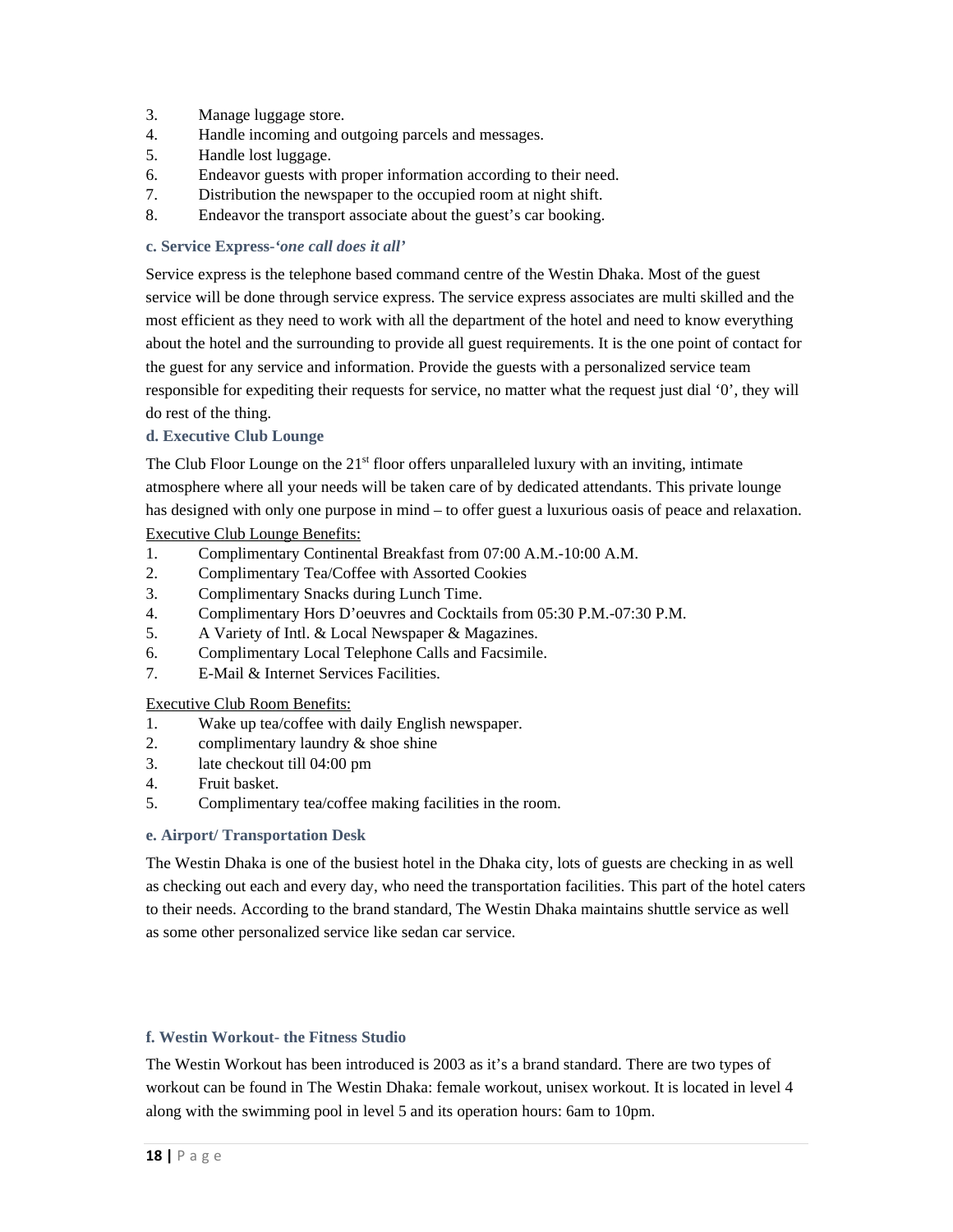#### **g. Business Centre**

Most of the guests stay here for business/official purpose, so business center is critical for them. Fortunately, I got the opportunity to work here during my internship period, and I will discuss all about it in later chapter of the report.

#### **h. Westin Experience Desk**

Westin Experience desk is strongly connected with the concierge. The main objective of this desk is to ensure the comfortably of the valued guests of the Westin Dhaka and meeting all of the preferences of them in order to create a memorable and lasting experience.

## **3.2 Hierarchy of Front Office**



## **3.3 Main Functions of Front Office**

There are various functions of the front office department in a hotel. Front office department of The Westin Dhaka is maintaining all the functions that are listed below:

- 1. To welcome guest in pleasant manner
- 2. To sell rooms
- 3. To register the guests
- 4. To handle guests reservation
- 5. To answer telephone calls and keep page for guest when necessary
- 6. To receive and deliver letters, fax, parcels and messages for the guest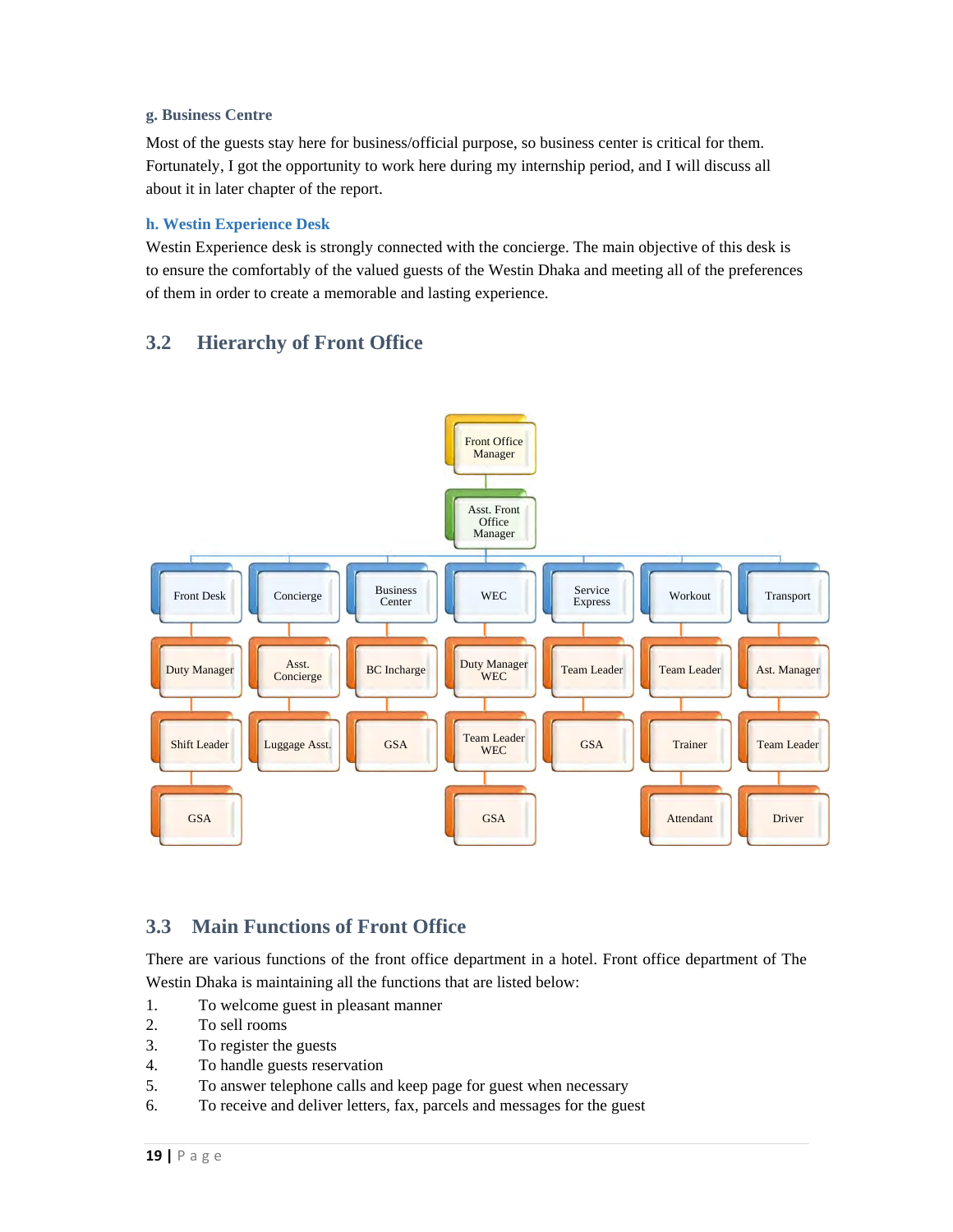- 7. To provide general information to the guests about the hotel, the city, current events and attraction.
- 8. To show rooms to guest if policy permits
- 9. To sell the hotels special services, e.g. restaurant and bar facilities, entertainment facilities, laundry services etc.
- 10. To receive payments and provide credit when necessary
- 11. To deal with guests' complaints

## **3.4 Functions in terms of The Guest Cycle**

#### **a. Pre arrival**

- 1. Daily Arrival List
- 2. Special Request
- 3. SPG
- 4. V.I.P
- 5. Diplomat
- 6. Transport request
- 7. Extra Bed
- 8. In Room Check-in

#### **b. Arrival:** It means

A- *Acknowledge* the guest by making eye contact, smiling and using the guest name and welcoming the guest.

- R- *Recognize* SPG membership and status. If guest is non- member, offer enrollment.
- R- *Recap* guest preferences and verify e-mail address.
- I- *Information* in Reservation is confirmed, departure date, rate, and any special requests.
- V- *Verify* or obtain the Method of payment.

A- *Acquire* key for guest. Rates are confirmed by either writing it on the key jacket or asking the guest to sign the registration card. Rates are not stated out loud.

L- *Lasting Impression.* Leave a lasting impression, wish the guest in a pleasant stay and offer additional service.

#### **c. Departure**

- 1. Special request for express check out
- 2. Place the bill
- 3. Ask about the experience of stay
- 4. Ask about the transportation service
- 5. Future reservation
- 6. Ask how guest wants to settle the payment
- 7. Handover the settled bill in an envelope
- 8. Make contact with the transport If guest wants to use hotel transport service
- 9. Wish the guest pleasant journey and invite the guest to come again.

## **3.5 Additional Functions of Front Office**

There are some additional functions also maintain by the front office. These are as listed below:

- 1. To maintain up-to-date records of the accommodation and the occupancy percentage
- 2. To inform the Housekeeping department regarding the booking and occupancies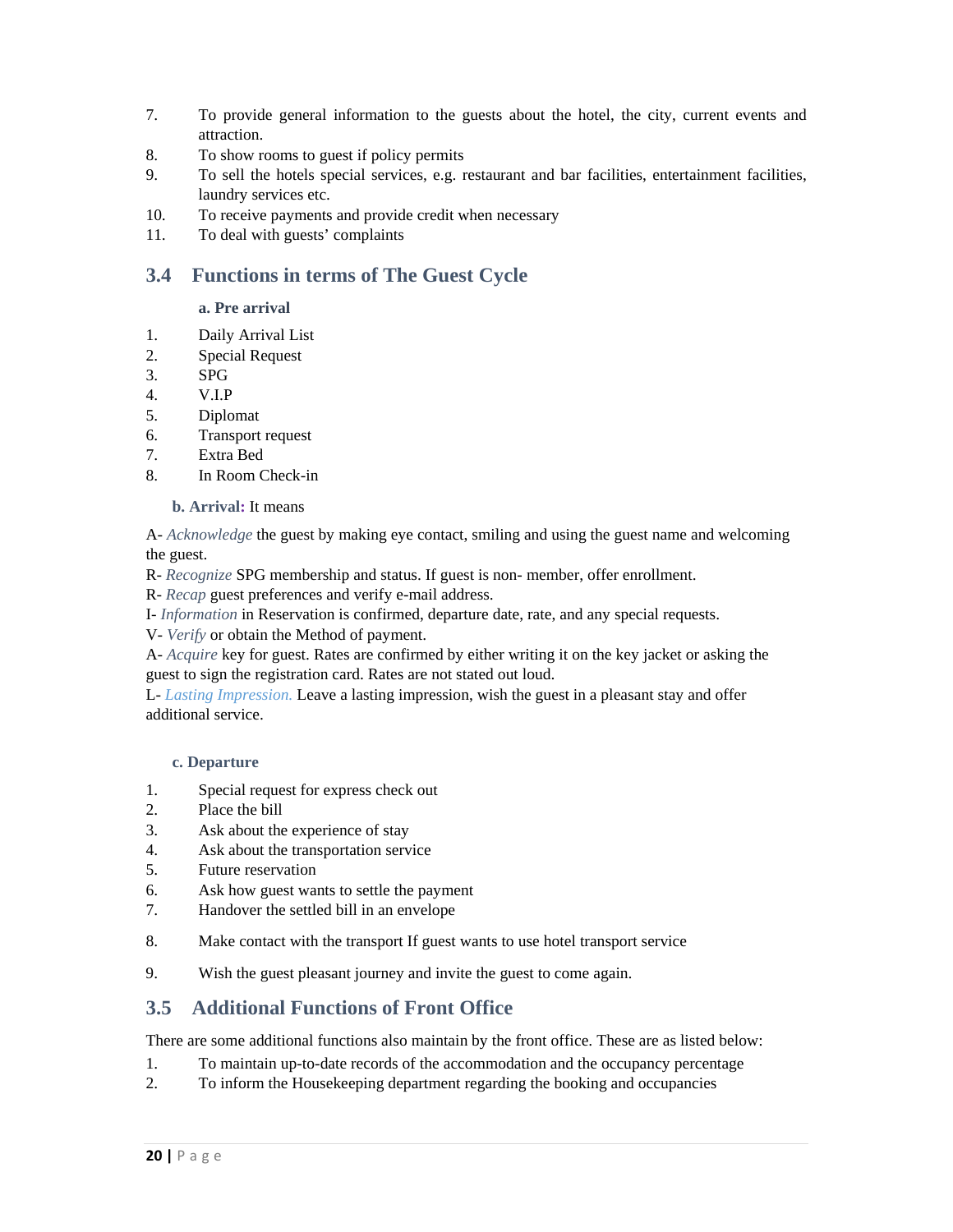- 3. To liaise with the food and beverage department of the arrivals and departures of guests, so that they could arrange adequate food and drinks
- 4. To maintain good and efficient service with the other departments within the hotel
- 5. Try to solved the guest problem

## **3.6 Activities of Front Office with Guests**

The main activity of front office of a hotel is to sell room. The main revenue of hotel comes from rooms. The profit of hotel business mainly depends on room sale. So the front office plays a very important role in making good business. The front office of a hotel is an image builder of the hotel. Every guest is getting first contact at front office and finally when he checks-out he gets the last contact at the front office. So each person in front office is playing an critical role in making hotel image. The activities are given bellow:

| <b>Enquiry</b>      | : Describe facilities and availabilities of rooms.                       |  |  |
|---------------------|--------------------------------------------------------------------------|--|--|
| <b>Reservation</b>  | : Offer room, take reservation, update room availability chart.          |  |  |
| <b>Confirmation</b> | : Confirm reservation, block room, update chart, prepare document.       |  |  |
| <b>Arrival</b>      | : Car parking, luggage handling.                                         |  |  |
| <b>Check-in</b>     | : Well come the guest, make registration, a sign room, and give the key. |  |  |
| Send to room        | : Bell man takes luggage and escort the guest up to room.                |  |  |
| In house            | : Start guest $a/c$ , post all the charges, monitor over due.            |  |  |
| <b>Settle bill</b>  | : Check the bill, take payment, collect room key                         |  |  |
| <b>Departure</b>    | : Notify other concerned department.                                     |  |  |

## **3.7 Night Auditing**

The night audit team reconciles the hotel's daily financial transactions and other activities for reporting purposes. Due to twenty four hour nature of hotel operations this department conducts its duties at night, when hotels are generally less busy. The staffing of the night audit group is commonly small in comparison to other room divisions' department. Generally the team is led by the duty manager and is supported by anywhere from two to three night auditors. Thought in hotel Westin Dhaka there are no separate night audit team.

The night auditor is responsible for the following reports:

- 1. Manager Flash,
- 2. Daily comparative business analysis report,
- 3. Arrival and departure comparative report,
- 4. History and forecast,
- 5. Long staying in the house report,
- 6. VIP arrival report,
- 7. Credit card transaction report,
- 8. Credit limit report,
- 9. Room rate posting report,
- 10. Arrival departure report,
- 11. Room status report,
- 12. Daily food and beverage selling report.

## **3.8 Staffing**

The 24 hours nature of front office operations requires constant staffing. Working hours of hotel Westin Dhaka front office is divided into three shifts. But for executive it is at 9.00am 17.00pm.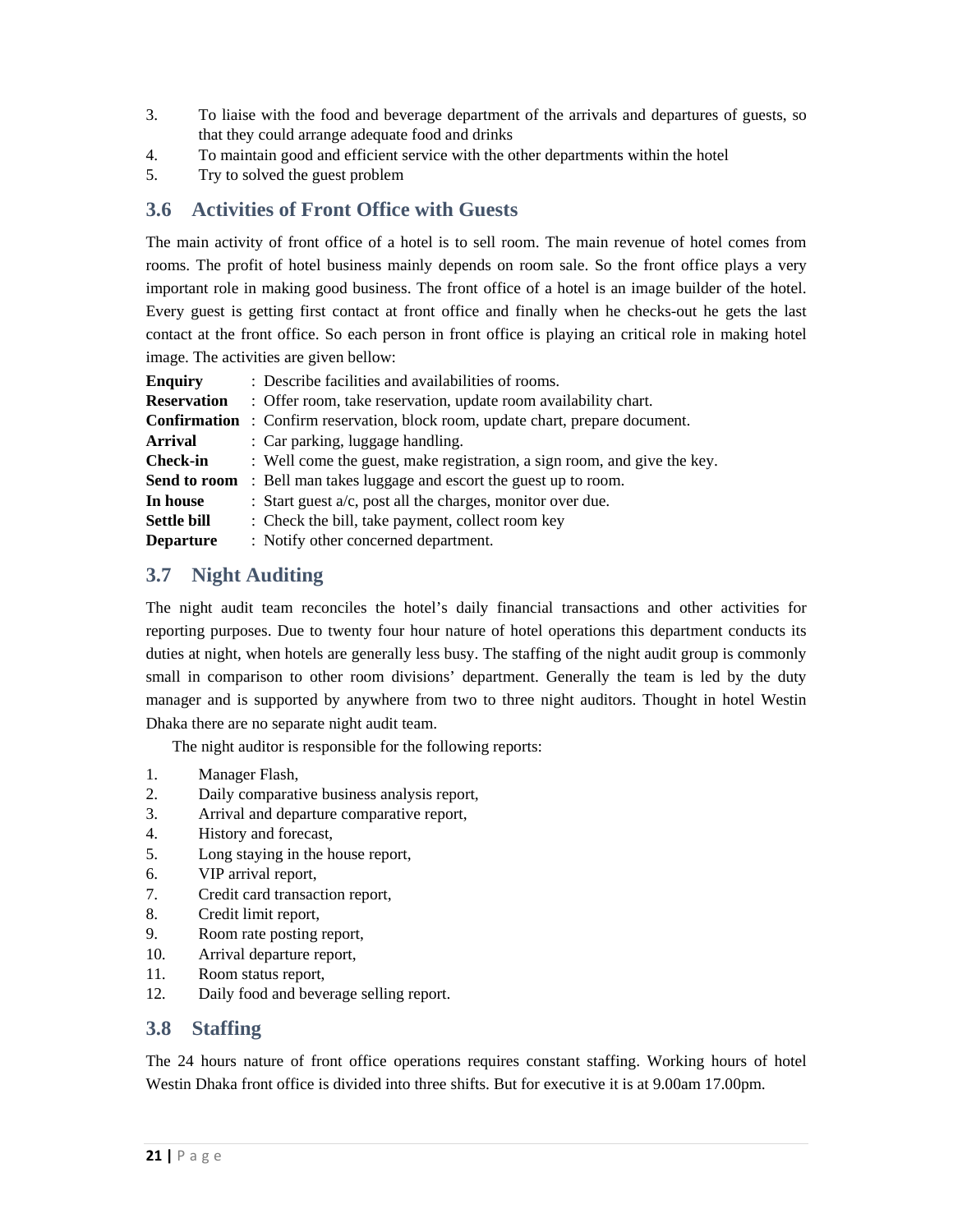| Shift         | Time                       |
|---------------|----------------------------|
| Morning shift | 7:00 am to 4:00 pm         |
| Evening shift | $2:00 \text{ pm}$ to 11 pm |
| Night shift   | 10.30 pm to 7.30 am        |

## **3.9 Front Office uses of Property Management Software**

A fully automated front office system replaces traditional room racks, electro-mechanical, and electronic posting machines. As a guest purchases or incurs charges in the hotel the charges are electronically transferred to the front office computer from the point-of-sale location. These charges are then automatically posted to the proper electronic guest folio. Immediate posting, simultaneous guest account and departmental entries, and continuous trial balances free the night auditor to spend time on auditing, rather than focusing primarily on guest account balances. Upon departure the guest is provided with a printed copy of his/her folio and can immediately verify whether it is complete and accurate. Depending on the method of settlement, the computer system may automatically post the transactions to appropriate accounts. For a guest account that requires billing, the system is capable of producing a bill to be sent to the guest. Once the guest's account is settled and the postings are considered complete, departed guest information is used to create an electronic guest history record.

In order to make the front office task easier, The Westin Dhaka uses 'opera' as property management software.



## **3.9.1 OPERA: Property Management Software**

At the core of the OPERA enterprise solution is premier property management software, the OPERA Property Management System (PMS). Designed to meet the varied requirements of any size hotel or hotel chain, OPERA PMS provides all the tools a hotel staff needs for doing their day-to-day jobs handling reservations, checking guests in and out, assigning rooms and managing room inventory, accommodating in-house guest needs, and handling accounting and billing. The property management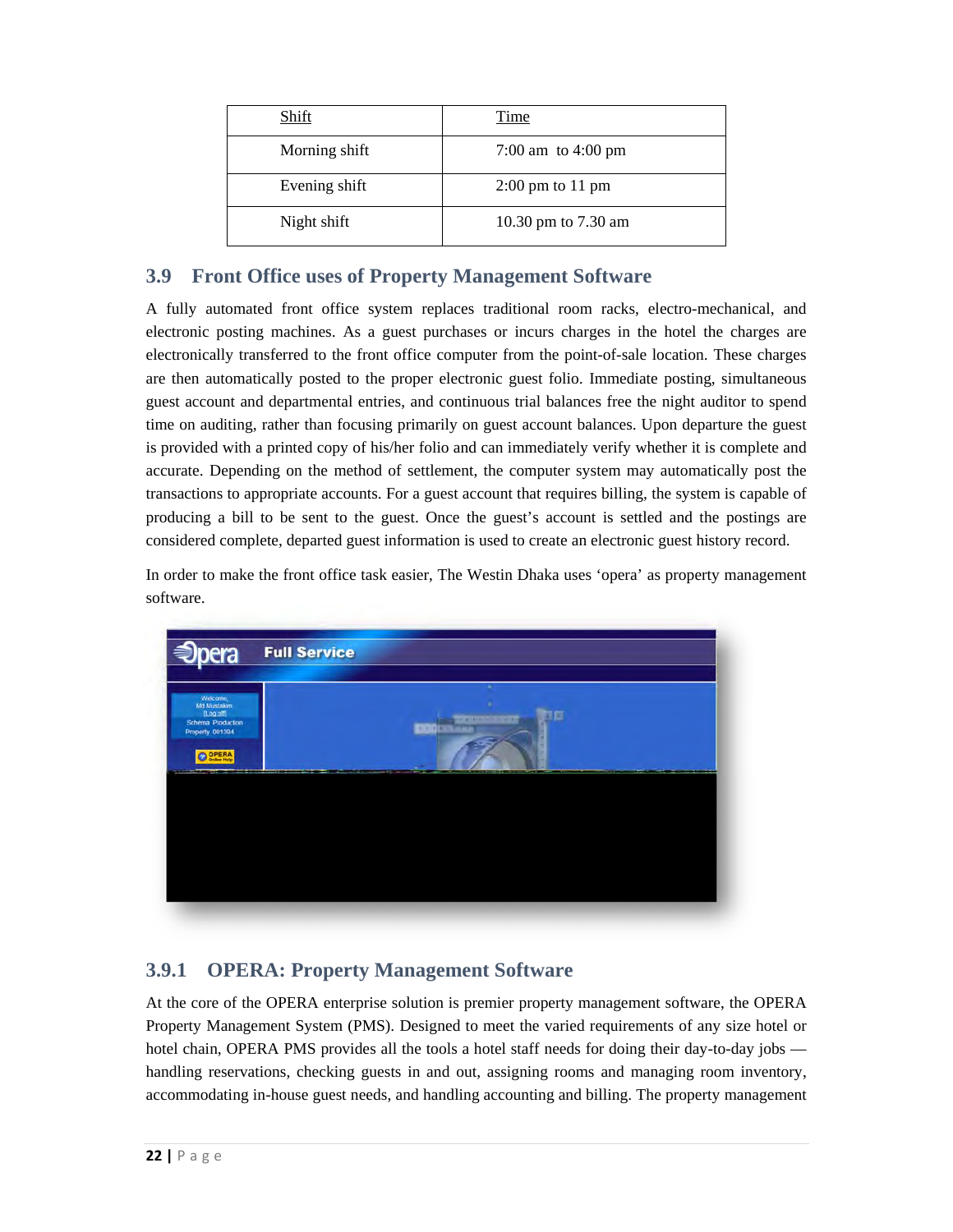software is configurable to each property's specific requirements and operates in either singleproperty or multi-property mode, with all properties in a complex sharing a single database. OPERA Property Management Systems is fully integrated with OPERA Sales and Catering, OPERA Gaming and Comp Accounting, OPERA Vacation Ownership System, OPERA Quality Management System, and the OPERA central systems — ORS, the OPERA Reservation System; and OCIS, the OPERA Customer Information System.



#### **Key Features of the OPERA Property Management System:**

**Reservations:** OPERA Reservation features are integrated with other functionality such as profiles, cashiering, and deposits. This property management software module offers a complete set of features for making and updating individual, group, and business block reservations, including deposit handling, cancellations, confirmations, wait listing, room blocking, and sharing.

**Rate Management:** The OPERA Property Management System offers an extensive set of features for setting and automatically controlling rates, for rate quotation, and for revenue forecasting and analysis to create the most comprehensive rate management system in the industry. OPERA's property management systems interface with the OPERA Revenue Management Systems and other major yield management applications.

**Profiles:** OPERA's property management software also provides profiles - complete demographic records for guests, business accounts, contacts, groups, agents, and sources. Profiles include addresses, phone numbers, membership enrollments, stay and revenue details, guest preferences, and additional data that make reservations handling and many other activities faster and more accurate.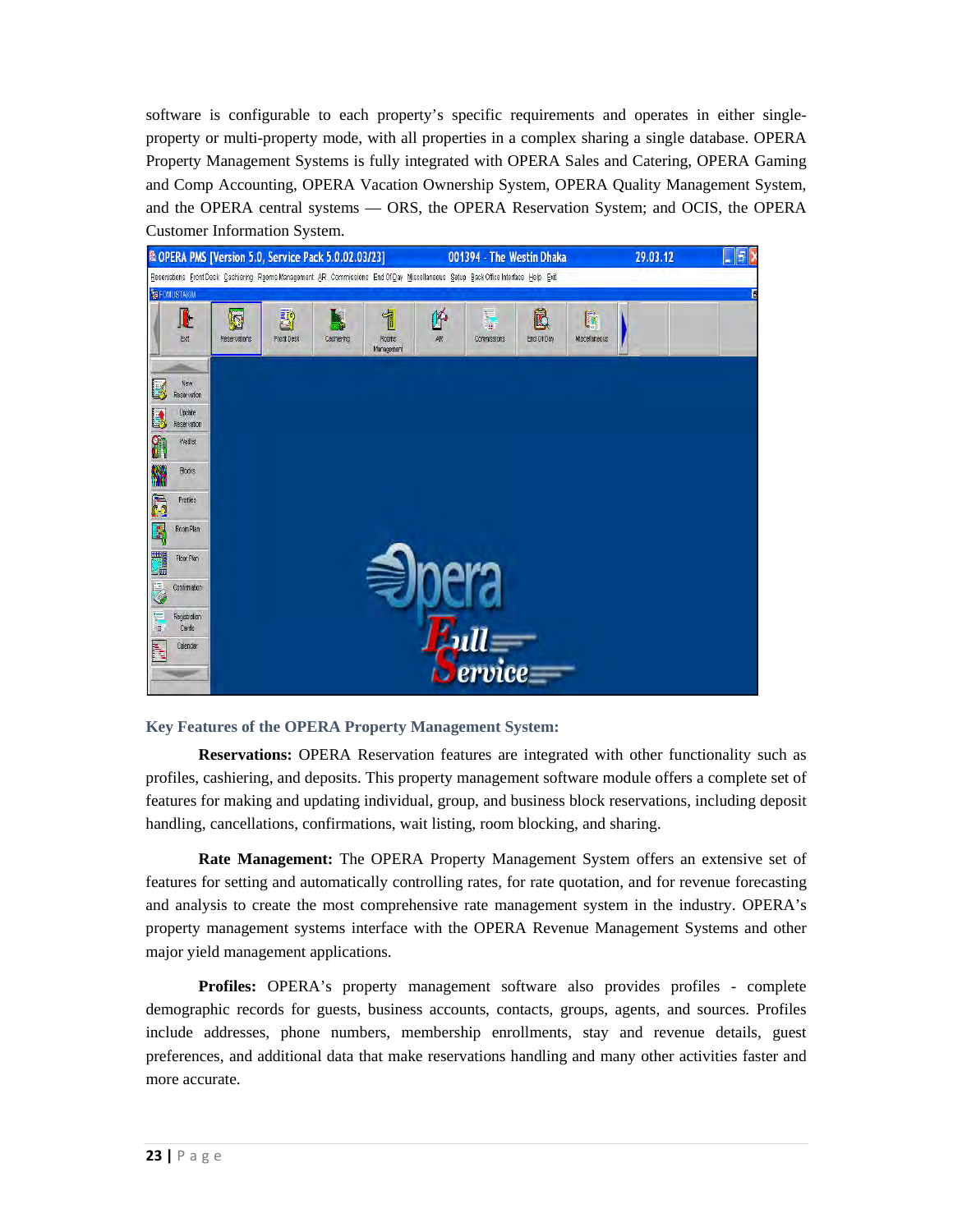**Front Desk:** Arrivals and in-house guests are served using the Front Desk features of property management software. This module handles individual guests, groups, and walk-ins, and has features for room blocking, managing guest messages and wakeup calls, and creating and following up on inter-department advisories, or traces.

**Back Office Interface:** Revenue transfers, market statistics transfers, daily statistics transfers, and city ledger transfers can be easily made from OPERA Property Management System to a back office system.

**Rooms Management:** OPERA Property Management System's Rooms Management features handle all facets of room supervision including availability, housekeeping, maintenance, and facility management. The Queue Rooms feature of the property management software coordinates Front Office and Housekeeping efforts when guests are waiting for rooms which are not immediately available for assignment

**Cashiering:** Posting guest and passer-by charges (including taxes and other generates), making posting adjustments, managing advance deposits, settlements, checkout and folio printing are a few of the many activities handled by OPERA Cashiering. Cashiering accommodates multiple payment methods per reservation including cash, check, credit cards, and direct bill. In multi-property environments, guest charges can be cross-posted from any property in the hotel complex.

**Accounts Receivable(AR):** Is fully integrated with the OPERA Property Management System database and includes direct billing, invoicing, account aging, bill payments, reminder and statement generation, and account research. Old balances from external accounting systems may be entered.

**Commissions:** OPERA's property management software also offers integrated features for calculating, processing, and following up on travel agent and other types of commission payments, either by check or via EFT.

**Reporting:** OPERA offers over 360 separate standard reports. Reports can be customized for each hotel and new reports may be created as needed using OPERA's built-in Report Writer.

**Fully Configurable:** Choice of OPERA features, system behaviors and priorities, and system-wide defaults are controlled by the property. User permissions determine which property management software features may be accessed by each user and user group. Many OPERA screens may be customized by the property.

**Global Perspective:** OPERA Property Management System supports multi-currency and multi-language features to meet the requirements of global operations. Rates and revenues can be dynamically converted from the local currency to any other currency. The appropriate language for guest correspondence can be automatically determined by the guest's profile language; countryspecific address formats are supported.

**Hospitality System Interfaces:** OPERA PMS includes interfaces to hundreds of third-party hospitality systems including yield management, telephone and electronic switching, TV and video entertainment, key lock, restaurant POS, activities scheduling, refreshment center, and wakeup call systems.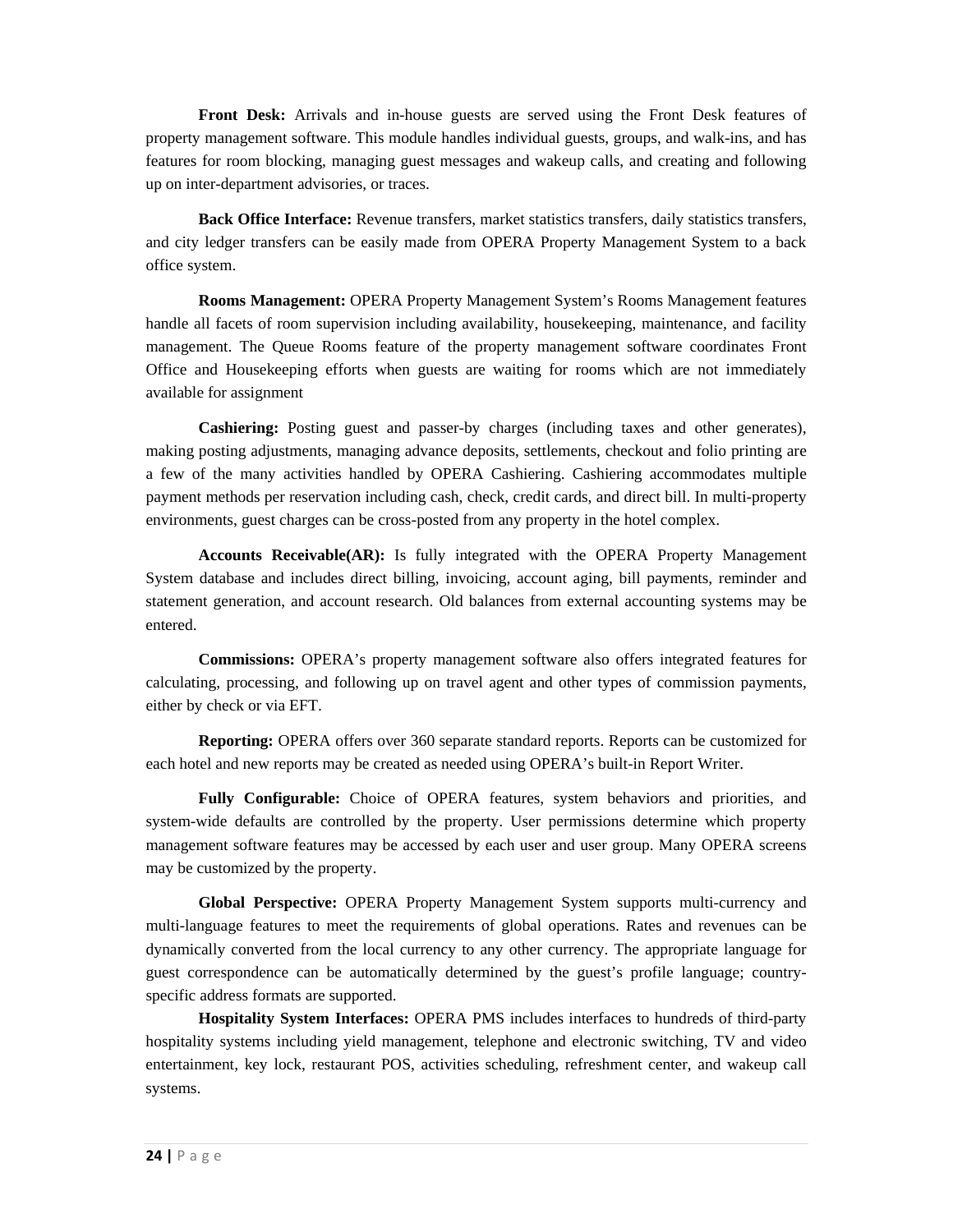**OPERA Xpress:** OPERA Xpress offers a scaled-down edition of our property management systems for smaller properties or properties offering limited services. Based on the core OPERA property management software product, properties may choose the features they want from a menu of product options.

Some Usual Uses Of Opera Are:

a. In house Status

b. Occupancy Graph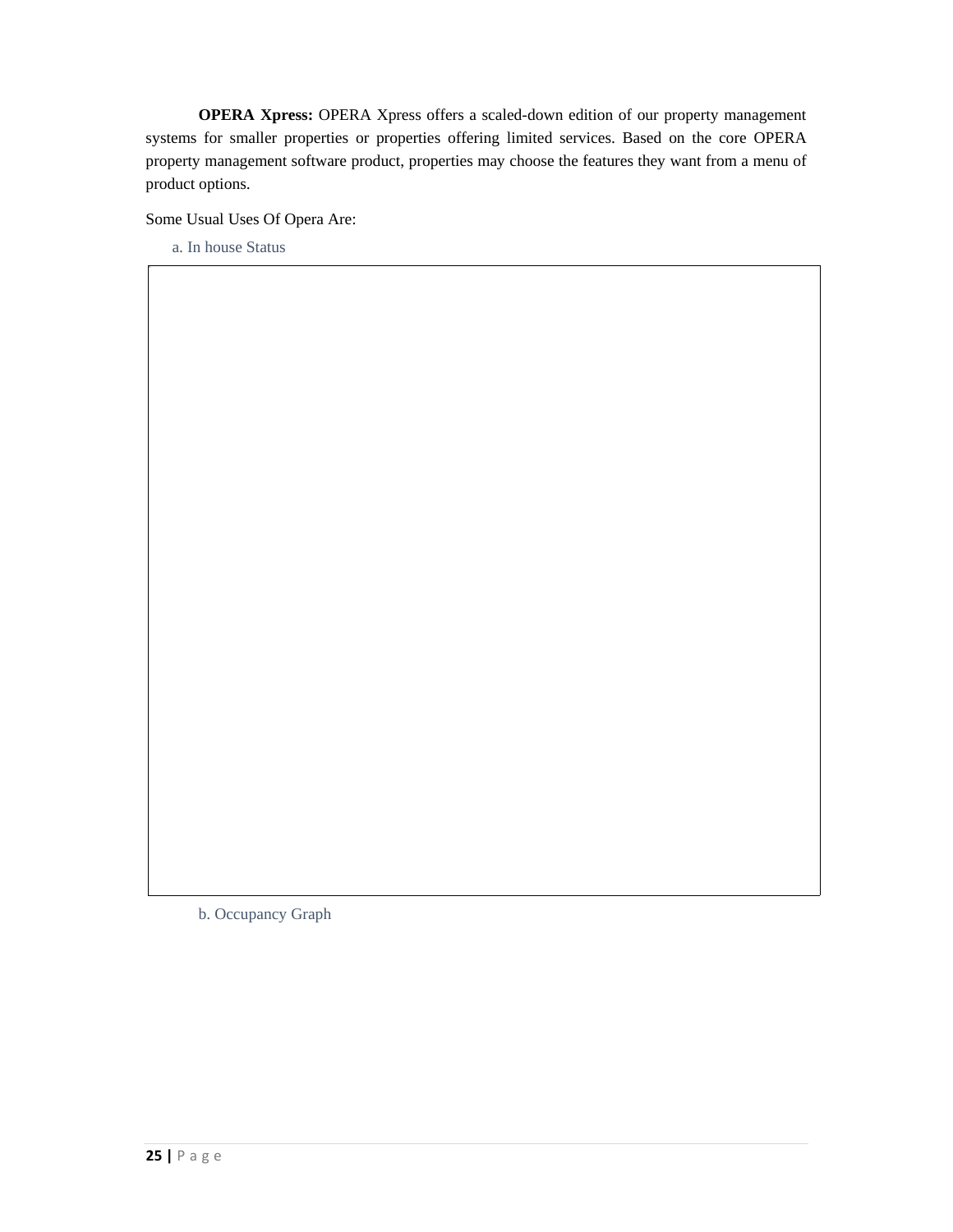C. Dash Board

After all it's true that opera makes the front office task easier than ever.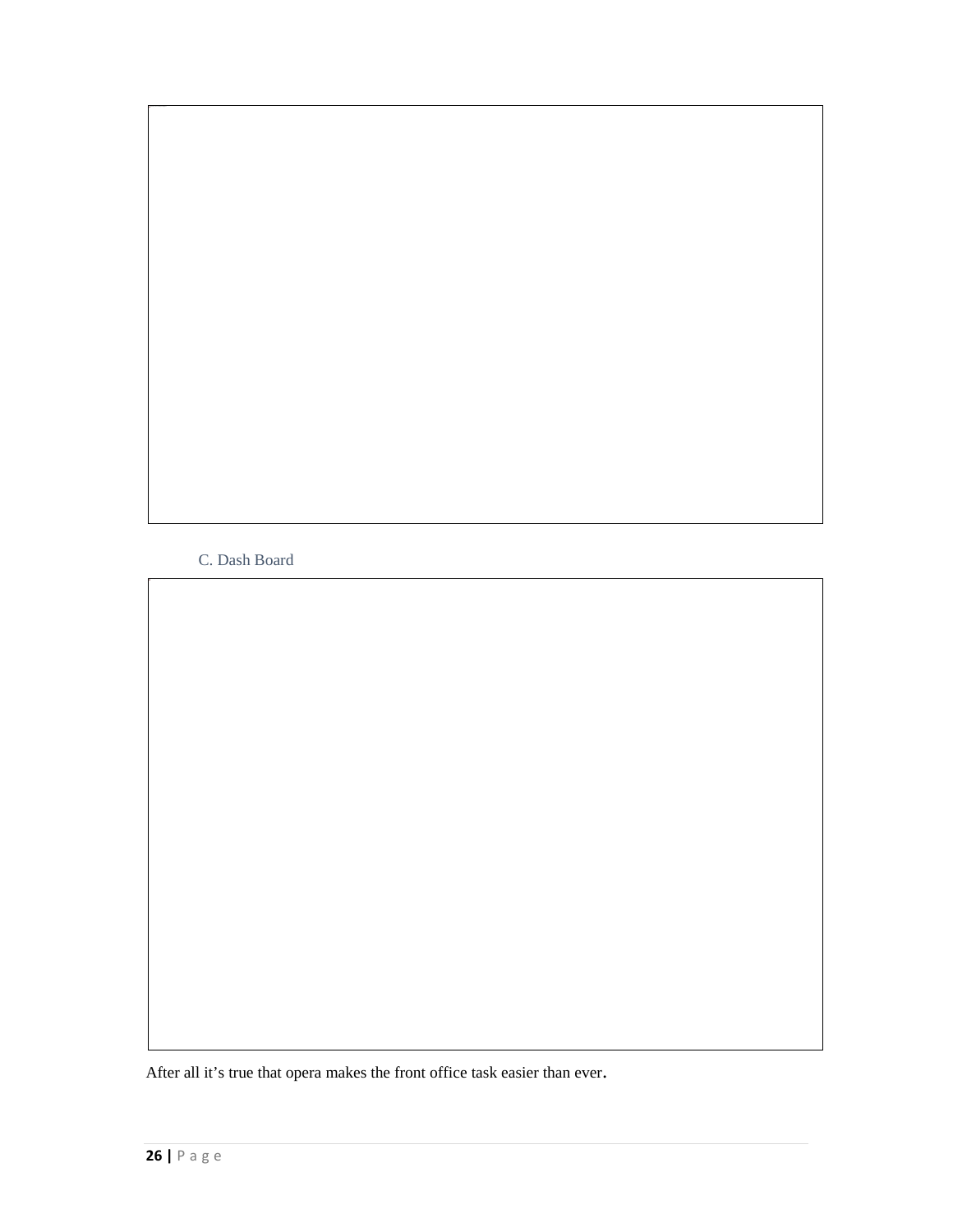## **Key duties as an intern:**

- 1. Knowing the guest preference: We have all the guest's profile updated on the Starwood preferred guest website. Prior to their arrival, it is our responsibility to check their needs and wants and communicate with the room reservation team to allocate the rooms and services as per their need. For example; A guest might have request for NON and FFE type of room which means Non smoking and Far from elevator. So, we allocate a room as per their preference.
- 2. Fruit basket order as per VIP level: To make our VIP guest's feel special and to welcome them, we provide regular and VVIP fruit baskets to their room. Our Platinum and Ambassador guests get the VIP fruit baskets and our Gold member and corporate clients get regular fruit baskets.
- 3. Maintaining service log: To handover the duties to the next shift, we maintain our service log where all the tasks that are needed to do are registered. So, if one shift misses to do it, they can hand over that due service to the next shift.
- 4. Monitoring the service recovery log: If there is any mistake or wrong service is provided it is written in the service recovery log for the future record and as a reminder so that we don't make the same mistake again. And also in our briefing session it is read every day to go through the problems and how those were resolved.
- 5. Pre engagement email with VIP guests prior their arrival: Before every VIP arrival, we check the arrival list and send them welcome e mail and after departure we send them an email with gratitude and query for feedback.
- 6. Update about any situation with the concerns: If any unusual situation arises while providing the service our Westin experience team updates about that incident to the concern departments. For example sometime guests come to us about the wakeup call or service maintenance required to their room. If it is a manual wakeup call then we contact with concierge , or else with service express and for the maintenance we contact with engineering team
- 7. Check VIP level of the guests and serve accordingly: Our VIP guest are important to us and also for the business. So every day we check VIP arrival and VIP departure list and try to provide our best so that every guest can leave Westin with a smile on their face.
- 8. Providing information about tour and shopping: For the foreigner guests, WES keeps proper information and a map as a guideline to give a clear idea about the sightseeing and shopping in the city.
- 9. Newspaper preference list check: If a guest has any preference for a local and international newspaper WES team asks that guest, updates that information to their profile and takes care of that preference contacting with the concierge team.
- 10. Welcoming and farewell of every guest: Westin experience team is situated in front of the lobby area so after concierge our team needs to welcome and give farewell as per the global Westin brand standard.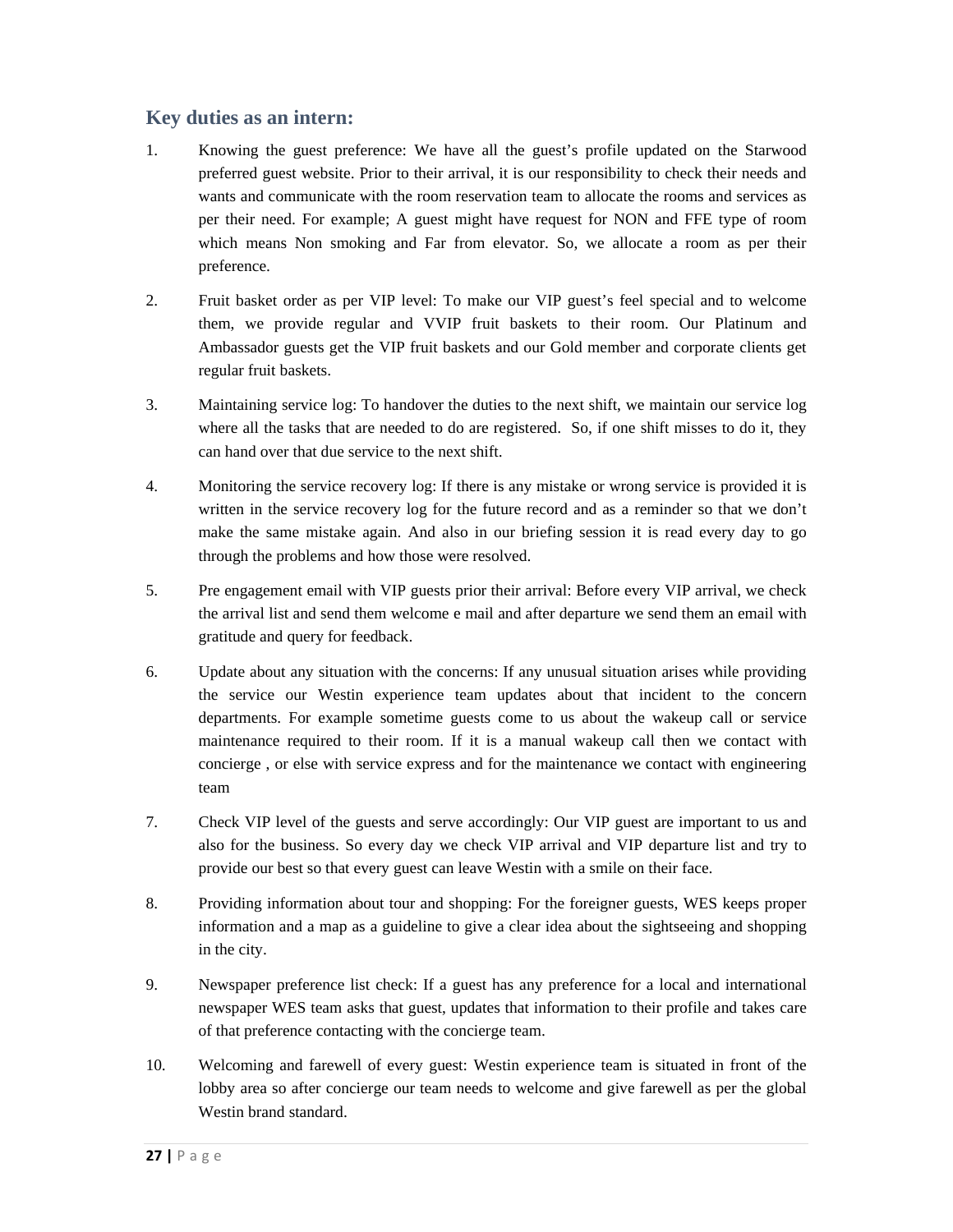- 11. Asking for the feedback from each guest: WES team mainly works to increase the GEI (Guest Experience Index) in the star guest website where mostly the Starwood preferred guest go and look for the overall rating for a hotel. If Westin Dhaka keeps a good GEI score on that website, the Starwood preferred guests will choose Westin over all the hotels that are situated in Dhaka.
- 12. Merging feedback in the profiles with Guest Experience Index: sometime the guests write down their preferences in the GEI as well. So we need to collect that information from there and update those on their profile preferences.
- 13. Checking Guest profile and fulfill their needs: While the front desk team checks in a guest we check that guest's profile and update all the concern departments about those preferences so that the guest gets a wow feeling while taking the service.
- 14. Updating any guest preference in their profile: Sometime the guests come to the WES desk and share their feedback or opinion and also their preference after they started experiencing the service. Then we take notes and update all the new information to their preference list.
- 15. Answering guest queries both verbally and through emails: Most of our guests share their valuable opinion or feedback and also before arriving they try to make sure if all the preparations are been taken or not. So we answer to each and every email that they send and try to show our concern towards them.
- 16. Photocopying required documents while check in and check out: While group check in check out or while the front desk team is busy, our team helps the other associates of front desk team by photocopying the required documents.
- 17. Airline crew check in: WES desk also participates in the check in process while front desk team is busy. The airline marshals and crews are the most repeated guest in the Westin Dhaka so we try to make them feel special and give a quick service so check them in from WES desk.
- 18. Monitoring the lobby area: Providing all the services, the WES team needs to monitor the lobby area carefully. If anything or anyone suspicious is noticed we need to communicate with the security team immediately. Also if the lobby area is not properly clean or needs any maintenance we need to contact housekeeping or engineering department as per the problem that arose.
- 19. Escorting VIP guests to their venues: When there is any special occasion, there is lot of VIP movements. Just to make them feel welcomed and warm we escort those guests to their concerned venues.
- 20. Helping guest to arrange transportation consulting with Transportation desk: Some of the foreigner guests need transportation facility and they are also concern about their security. So we provide our hotel transportation service. Usually the guests come to us for the transportation facility and by contacting the transportation team we book the transport service for them.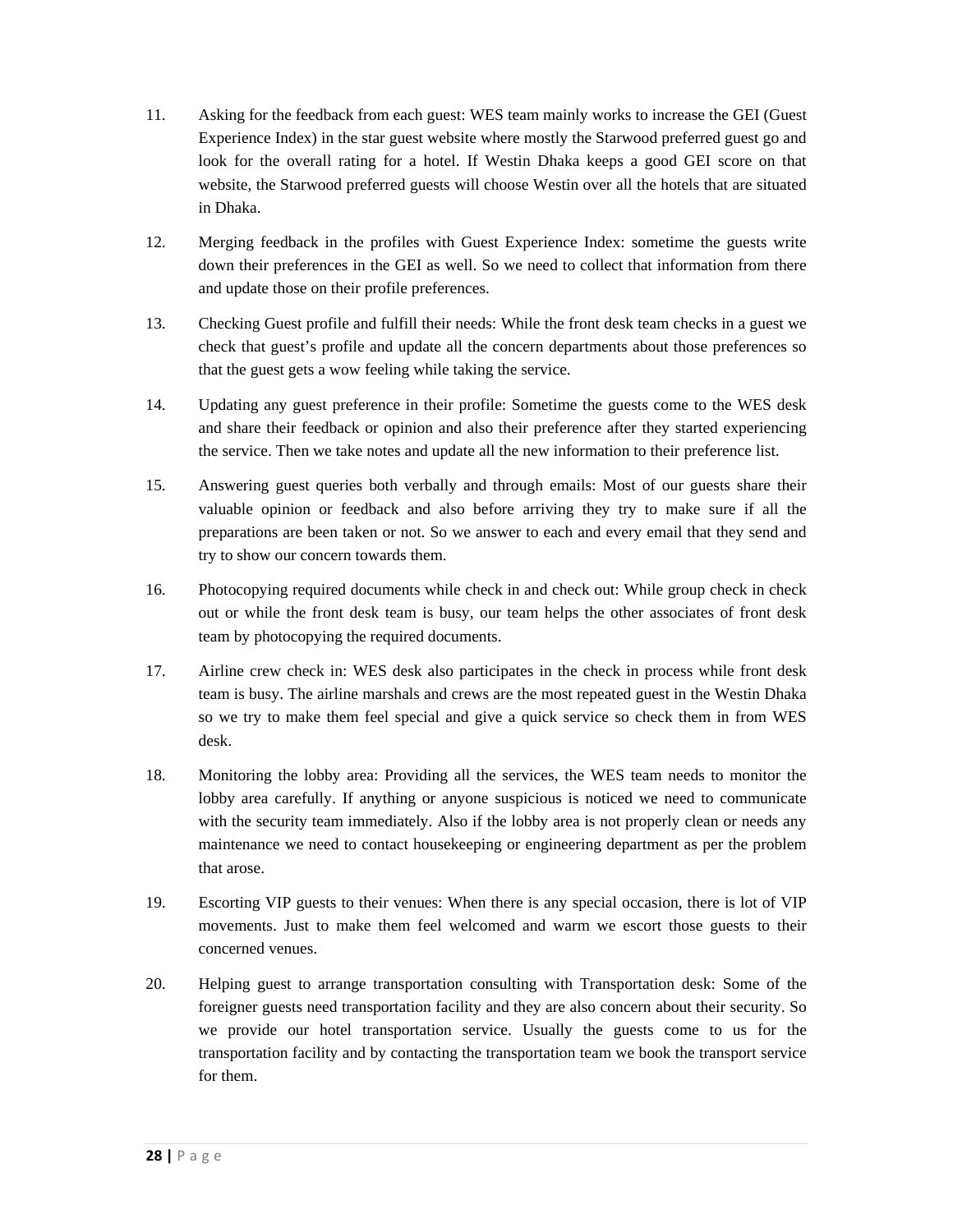- 21. Update all concern about GEI (Guest Experience Index): Most of the front office wings are concern about the drop down or rise up of the GEI score as otherwise they needs to take action to boost the score up. So WES team updates all the departments about the GEI score.
- 22. Mailing guests to know about their preferences prior check in date: After checking the guest's profile from the star guest profile, we send them one email if they need anything more or any new preference on their mind. Then we merge it with the old ones.
- 23. Check back with IRD (In room Dining) and housekeeping about the amenities provided to a room: In room dining provides food to the guest's room and housekeeping provides services and amenities that are required to the rooms as per the guest's preference. Just to be on the safe side, WES team cross checks if everything was provided accordingly or not as it is WES team's concern to serve the guest as their preferences.
- 24. Checking back with Service Express about the wake up calls: Service express is always busy answering phone calls for different issues. But wakeup calls are one of the important services that cannot be left undone. Though they keep reminders but still WES team checks back if those wakeup calls were made on time or not.
- 25. Updating information to Service Express: If a guest needs a wakeup call, or wants to order food from their room, or facing any challenge to connect their television sometime they come to us to know how they get the proper service. We update service express about the problem and they let the other concern departments know regarding those issues.
- 26. Shifting reports to executive office: After we are done with a business day, our team shifts all the reports (billing, Service log, GEI updates) to the executive office both hard copy and soft copy.
- 27. Checking billing procedures with front desk: To keep the good work up and just to make sure WES team participates cross checking the billing procedure along with front desk.

Here are some screenshots of the key duties that I had to do:

#### **Creating a sheet for the arrangement of Fruit Basket for VIP guests**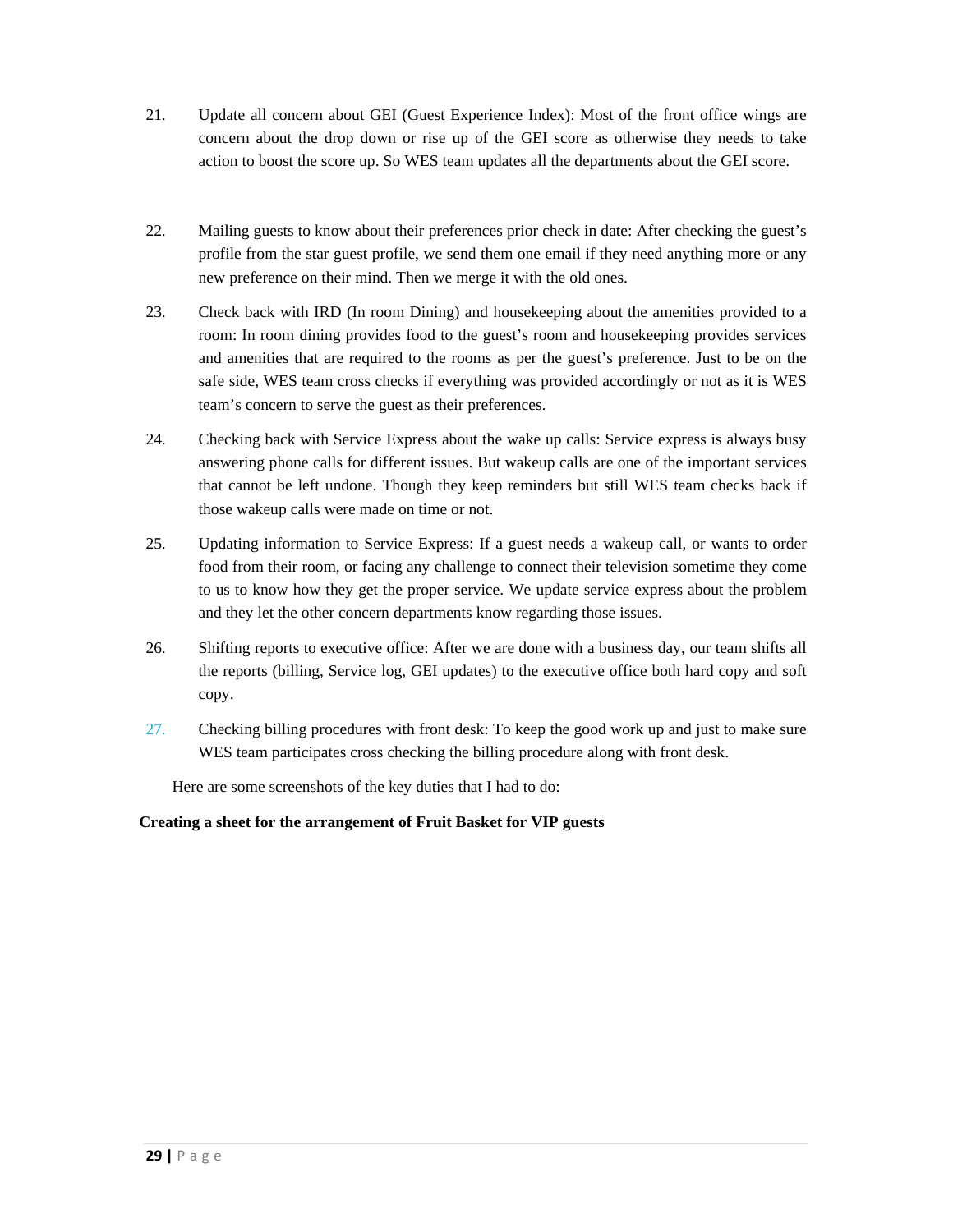**Putting Alerts on Guest Profiles**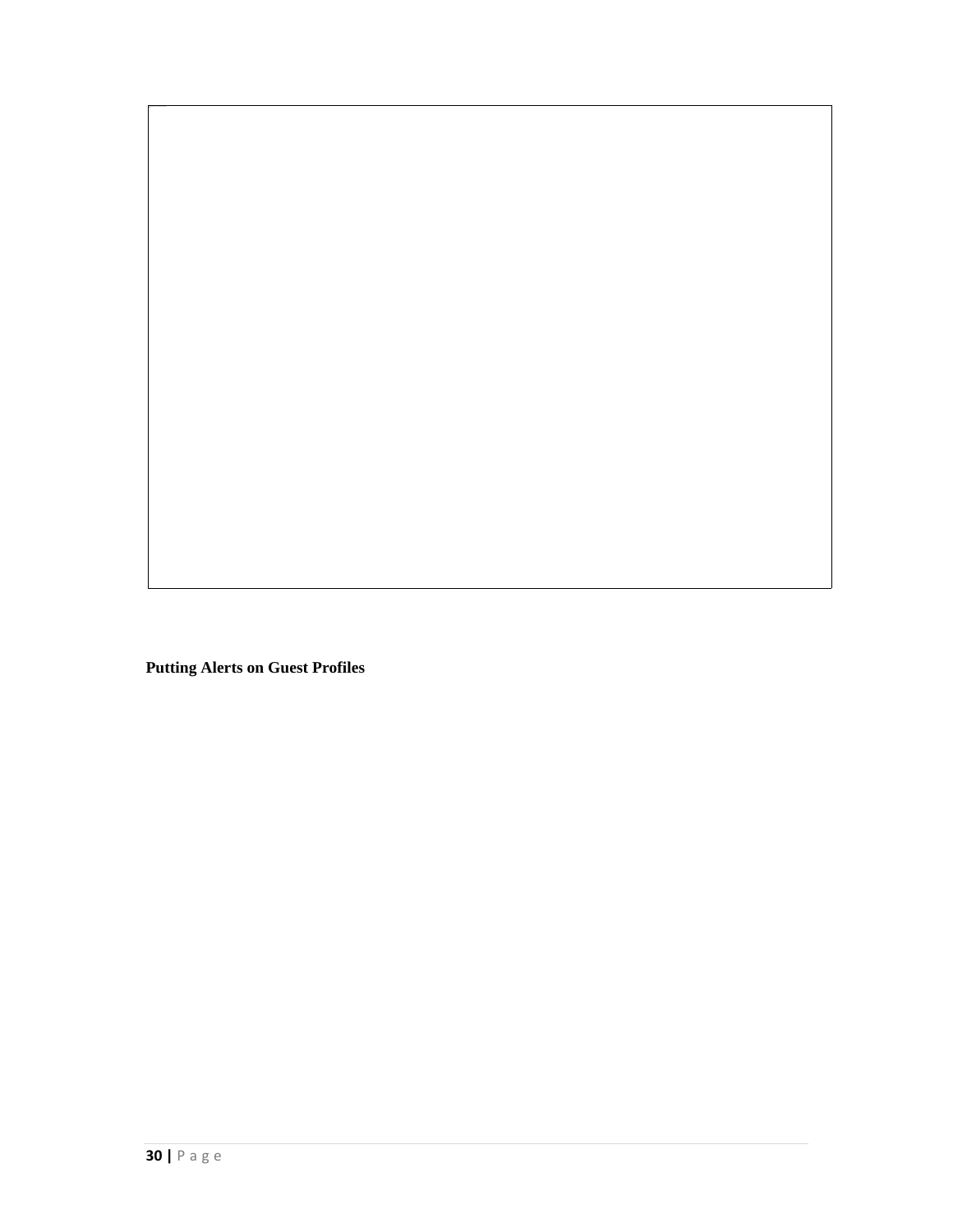**Checking Wake-up Call** 

**Checking Guest Comments**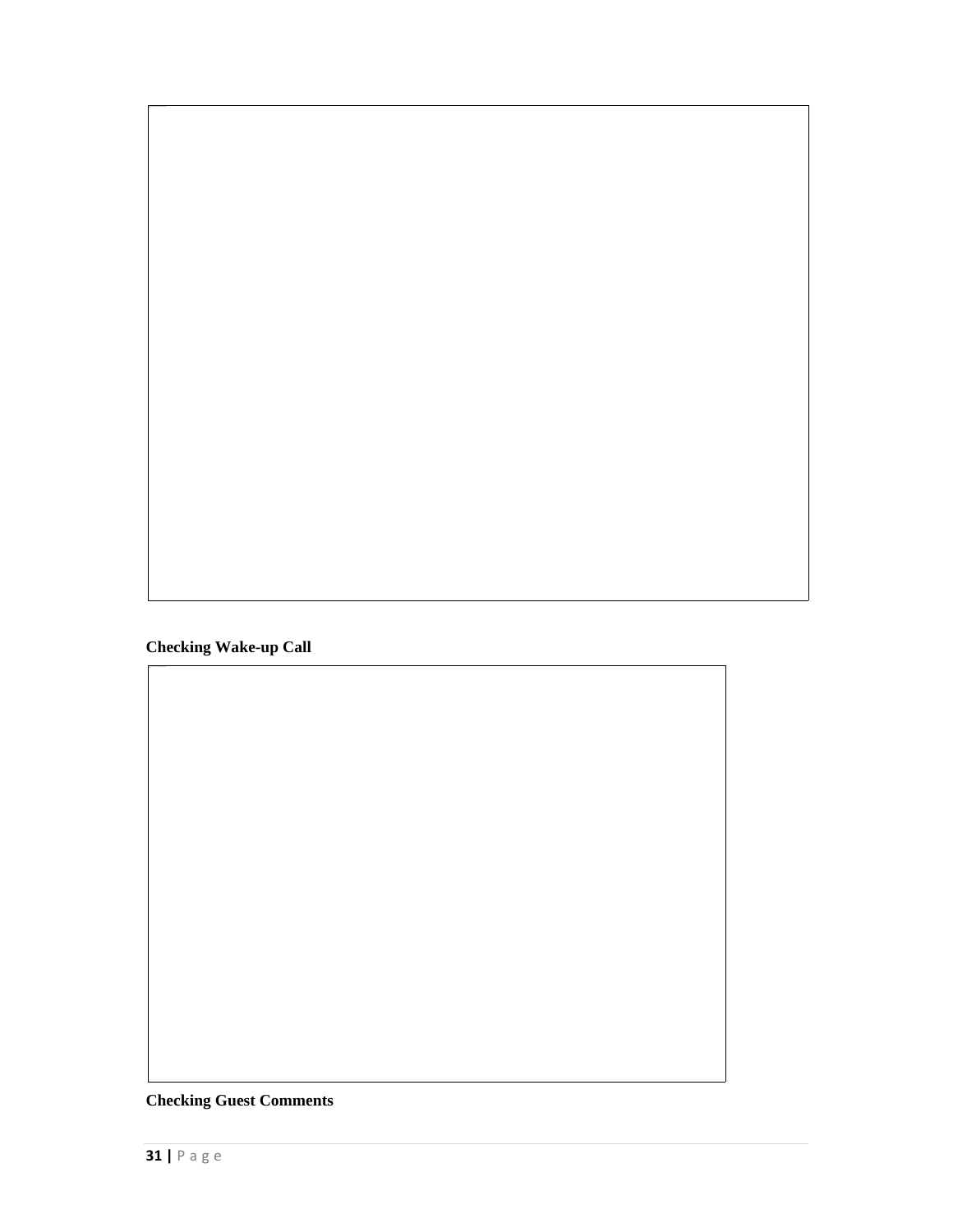**Adding Notes to Guest Profile** 

**Checking Guest Profile**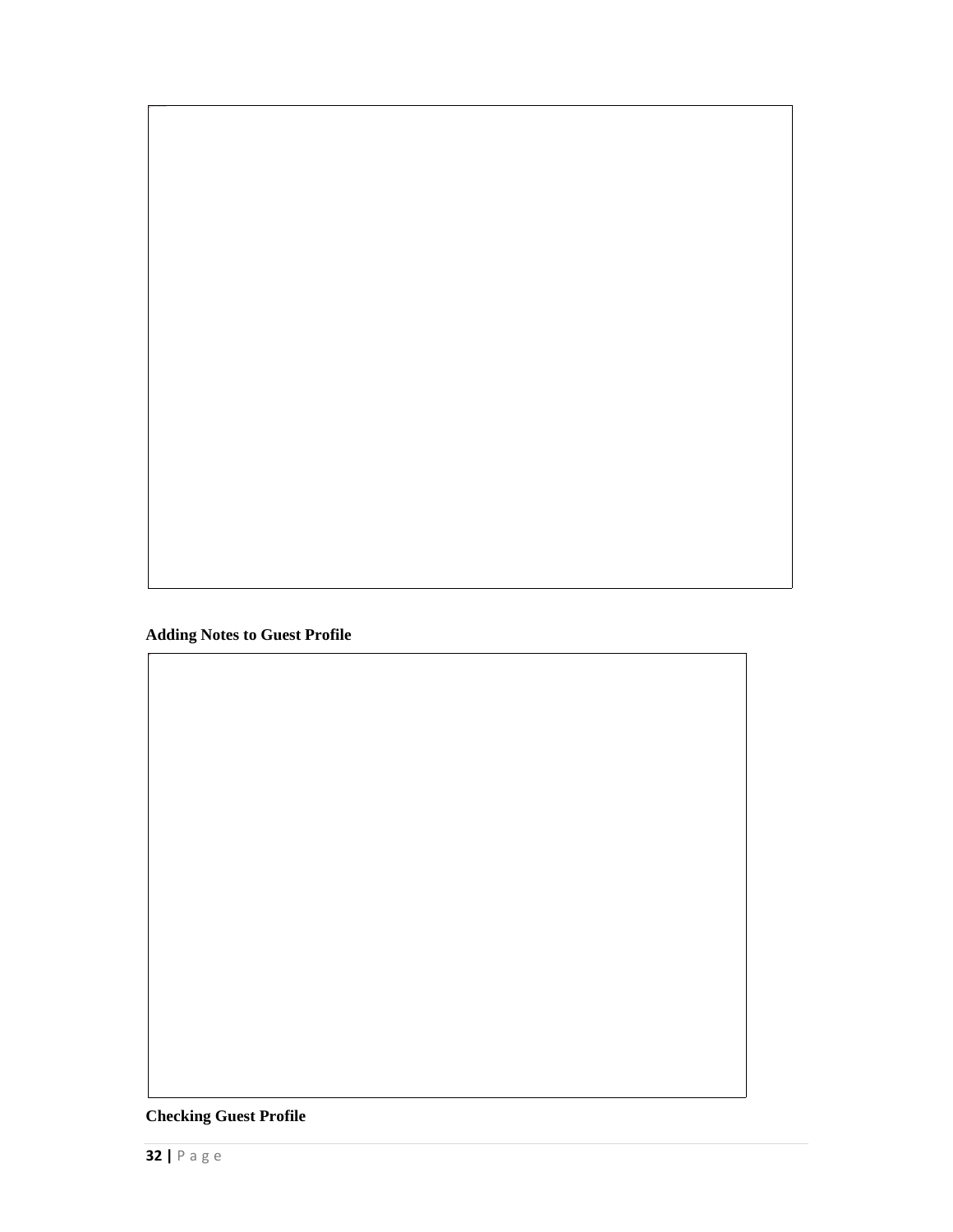**Checking Additional Profile Updates**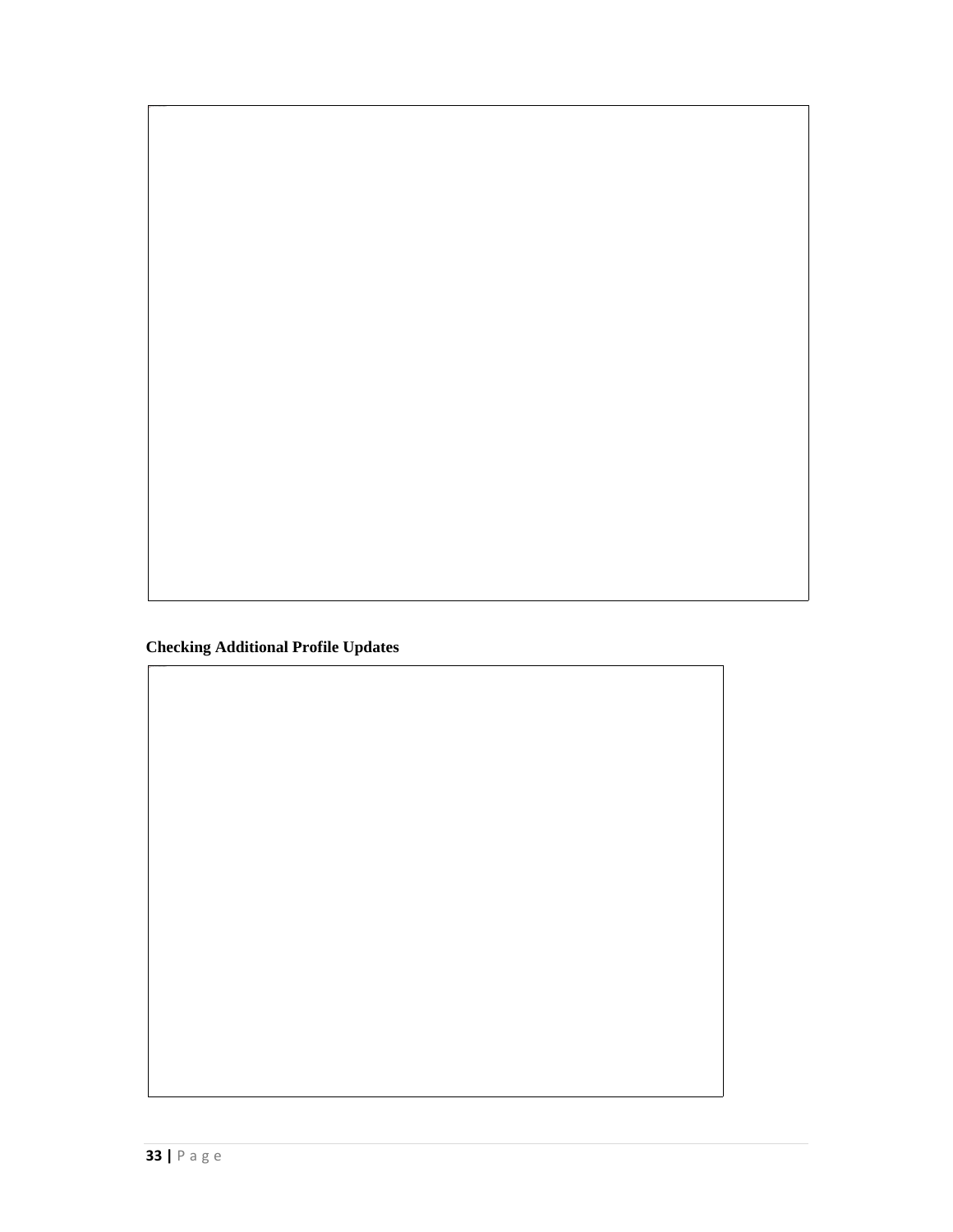## **Findings:**

Hospitality Management industry in Bangladesh has been changed from earlier. This report represents the following main outcomes:

• The overall impression of hotel impacts customers' expectations and how Westin's Experience Specialist (WES) try to meet up their requirement.

• Although it is essential to meet customer anticipations at each phase of service provided, but most important is to meet customers' expectations in hospitality and how WES are able to manage the whole hospitality.

• Though the customers intention to re-visit hotel depends on many elements, among them comfort and impression "from the check in to check out"; WES has to check every single possible points to meet their requirements at higher priority.

• There is a need for hotel managers to gather up-to date and accurate information about changing environment and present enticements to capture the attention of maximum customers

The whole working environment for the female associate is very safe and friendly. As people have a negative mindset about the working atmosphere of the hospitality industry for women, but I found the HR team is working quite well to change it and keep it in a good level.

## **Recommendation:**

- 1. Training is always important to customer service. Especially Procedures and most importantly strong leadership are the lasting foundation for providing best customer service. Still, there is a scope for WES team to focus on Procedures and Strong Leadership.
- 2. Customer Vs WES member should be in a rational position. So that, Quality of the service will be improved with respect to quantity.
- 3. Westin may create a forum to listen to not only the customers feedback but also to associates and team members as they are directly involve with service.
- 4. Empowering in very important for instant service in case of arriving unwanted situation. For example; WES should have that authority to address a minor customer complaint about any issue without bringing in management.
- 5. Now days, Social medias can be involved for WES support.
- 6. They should bring more female associates to encourage the envolvement of women in the hospitality sector.

## **Learning's:**

- 1. Familiar with corporate culture of hospitality industry
- 2. Being psychologically judgmental from case to case. Sometimes being neutral
- 3. Keeping the nerves strong while facing any situation
- 4. Being responsive to each situation that arises.
- 5. Hard working, increased stamina, control over emotion, empathy for others
- 6. Quick decision making during critical situation
- 7. AED plus, fire drill training, CPR training to face the challanges

## **Conclusion:**

For the completion of my BBA program it is mandatory to complete my internship program from any organization and I felt very privileged to work with the best Corporate and one of the largest hotel the Westin Dhaka. Working in a large organization like the Westin is a pleasant experience for me and directly communicating with the regular and VIP guests were a plus to increase my networking and communication skill as marketing major. Within this four month of internship program I got the idea of the corporate culture, work place, work life, and so on. The culture andthe work environment of the